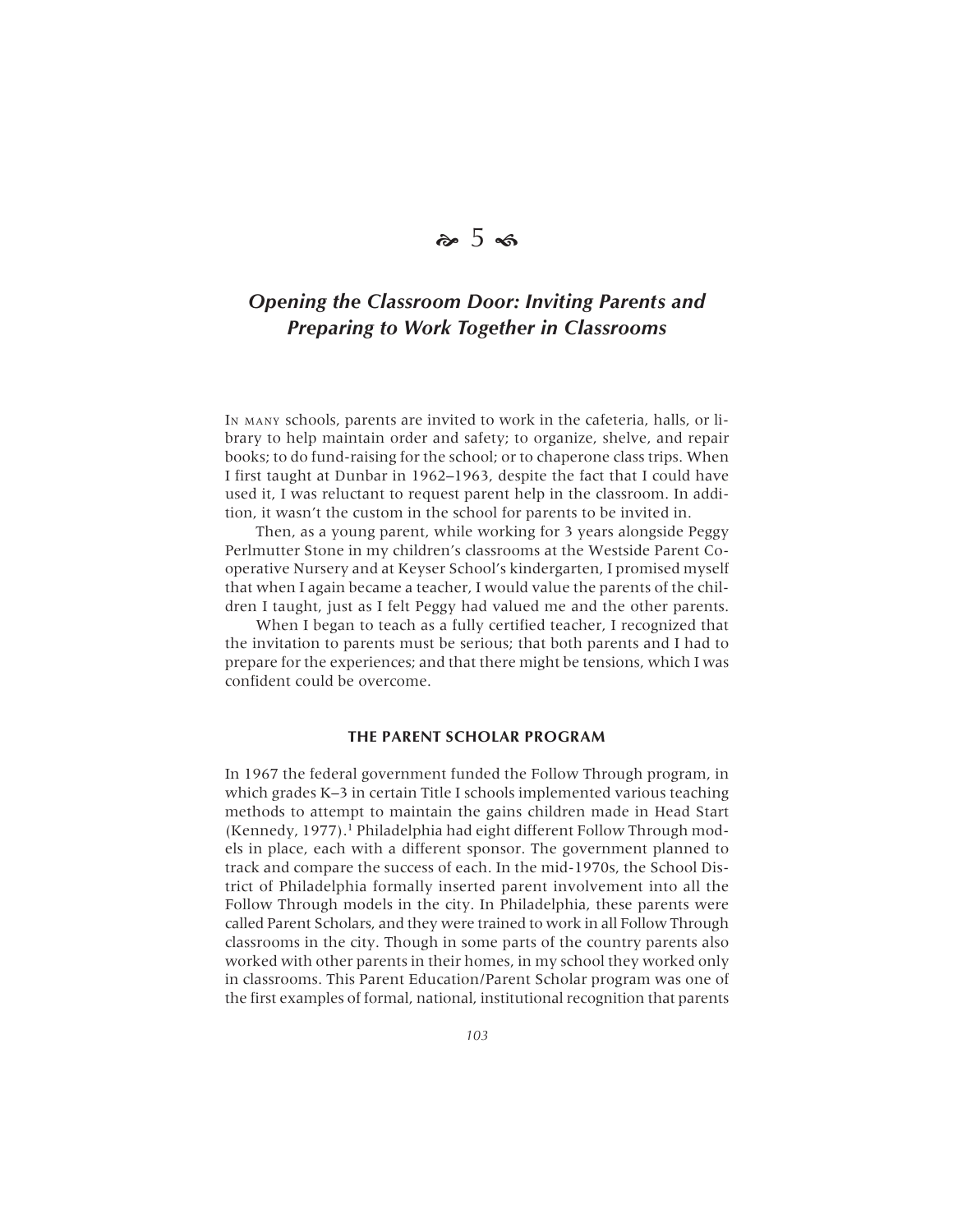who work with their children make a difference in their school success. In Philadelphia, parents were paid a stipend to work alongside teachers for 10 weeks. They received a small amount of training, had to attend meetings, and then worked with the teachers and children in classrooms.

Parent Scholars were expected to work with Title I–eligible children only. They worked for one 10-week period, had to skip the next 10-week period, and, if there were not enough new people to take on the work, could work for another 10 weeks. In 1981 I was not certain that I would be allowed to have a Parent Scholar in my classroom because at the time only nine of the thirty-two children in my room were eligible for Title I– funded assistance.2

#### **WHY I INVITED PARENTS**

Although some of my assumptions matched those of the Parent Scholar program (such as that parents would learn from my modeling), and though I appreciated its goal of including parents in classrooms, educating them was not my only goal. I had important reasons for wanting parents to join me in teaching in the classroom whether they were Parent Scholars or not.

### **I Needed Help**

I taught in a less traditional manner, in a more informal way, in an "open" classroom. Such classrooms, though sometimes seemingly lacking in structure, actually require a great deal of planning and structure. That's because some of the time students work in smaller groups or individually, with a variety of materials and choices. The presence of additional adults (such as parents) in a class of this kind with a large number of students (30–35) can be of enormous help. These adults can help prepare the materials and can also increase the adult-to-student ratio so that small-group and individual work become more feasible. They can help with the academic work in the classroom: reading with small groups of children or individual children, working with those who are having difficulty with math, playing games that give the children practice with important concepts, holding writing conferences.

Parents made it possible for me to have cooking and art activities (including clay, sewing, and painting). These were activities that either needed an adult to make the materials accessible, to keep them orderly, and to supervise their cleanup, or needed an adult to supervise the actual activity while another person watched out for the well-being of the rest of the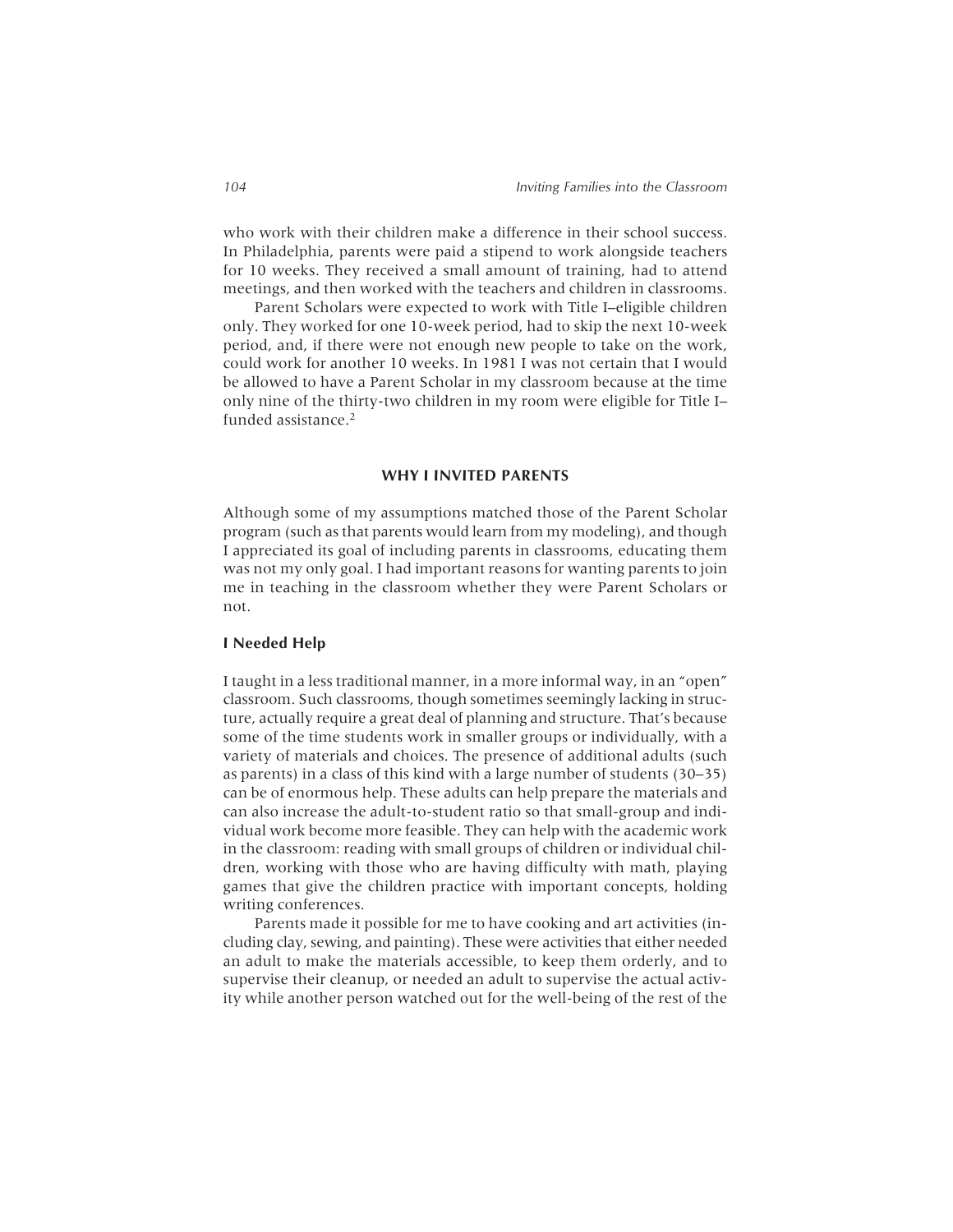class. For example, for sewing, children often had trouble threading needles. If I'd had to thread all needles, that alone would have caused children who needed help in other areas to interrupt me many times. A parent's presence alleviated those interruptions.

An entry from my journal shows how beneficial a parent's help could be for the children.

#### *5/5/81, Journal*

If it weren't for Marcy, I'd never have finished the clay for firing. She's Isaac's mom and she owns a wholesale ceramic supply business. She really gets upset when she comes in and sees the mess the clay is in. So she helps. The kids work on it but I don't seem to find the time to do the things I like to do—give the guidance that kids need, fire the clay and have them glaze it. She is very tactful. . . . She's stayed and worked with the kids a few times and each time there's been an improvement in the care and quality of their work. I know from working so hard on the children's writing, how much they are helped by contact with adults and by conversations about their work.

# **A Calming Presence**

Parents would be able to attend to individual children when it was sometimes difficult for a teacher with 33 children to do so.

More than occasionally, I seemed to lose control of the tone of the classroom. The afternoon of November 19, 1992, for example, couldn't have been more chaotic. It was late in the day. I insisted that the children complete some exercises on odd and even numbers before they went home, without giving them enough time. When I told them to prepare to pack up to go home, I realized I'd forgotten to have them glue the homework into their two homework books. And the children wanted me to keep my promise to share with them a small piece of the candy that one of the children had brought for me. To top it all off, it had begun to snow. The children became excited. Two very understanding parents, Wendy's mom and Karl's mom, walked in and, instead of being upset by the noise, just took over helping the children put homework into their books, which calmed me. They knew from previous conversations with me exactly what they could do to help. I managed to deliver a piece of the candy into each open mouth as the children left the room, feeling like a priest distributing the wafer at a communion. Those two parents saved the day.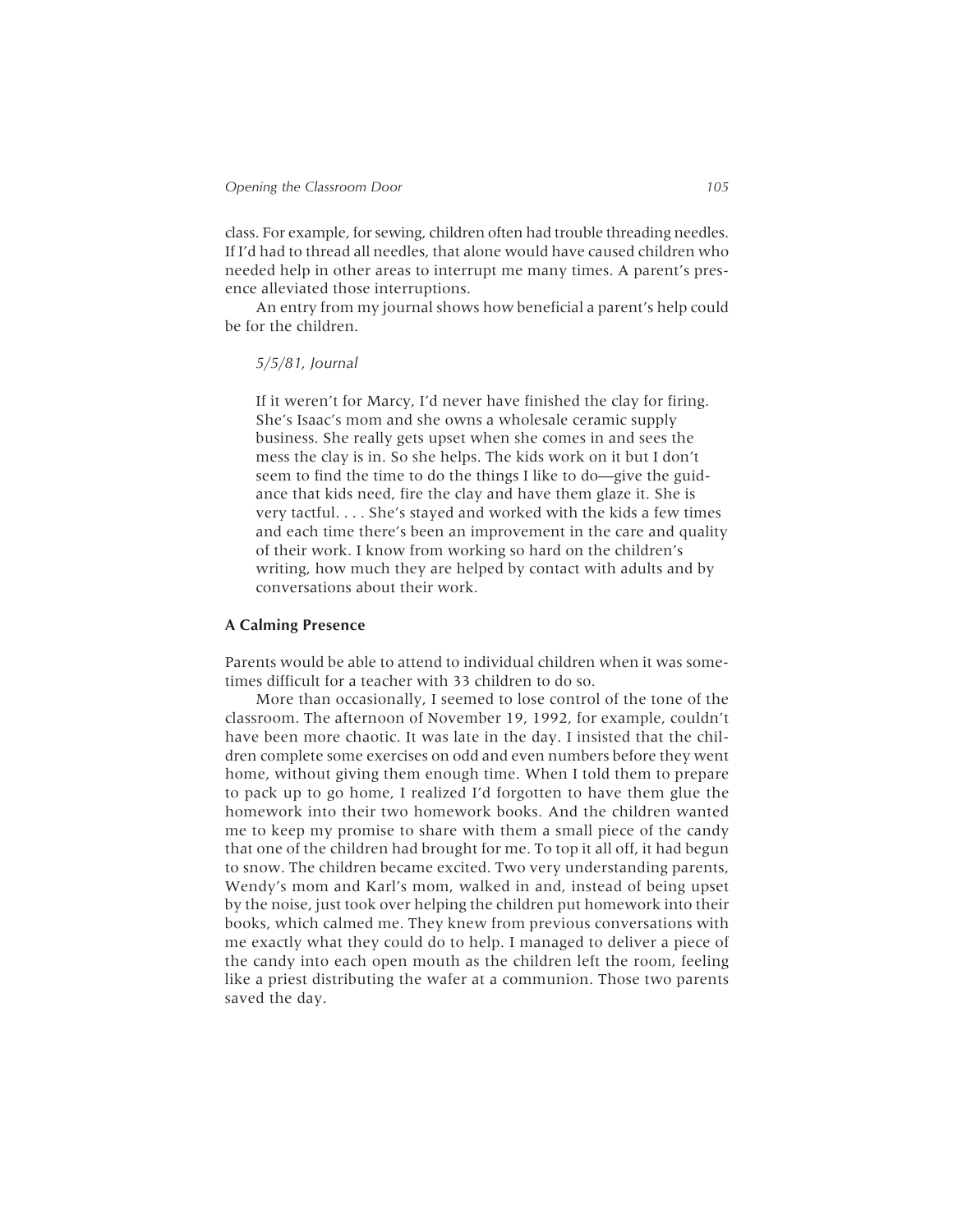#### **Talents, Interests, and Cultures**

Parents could add richness to the classroom with the clothing they wore, the languages they spoke, the literature they brought to us, the foods they helped us cook. With the exception of my Fulbright teaching year in England (where I taught many children of immigrant Indian Sikh and Hindu, Pakistani and Bangladeshi Muslim, and Afro-Caribbean parents), I had taught only about 15 children or children of parents who were born in countries other than the United States (China, Colombia, Yugoslavia, Finland, Denmark, Argentina, India, Malaysia, Japan, Russia by way of Israel). When I did, I tried to include their cultures, knowledge, and languages, whenever possible, in the curriculum, just as I tried to include the knowledge, language, and cultures of children and parents from various U.S. ethnic and racial groups (African American, Hispanic, Irish American, Jewish, European American, Asian American). One way that I did this was to display posters on the wall that contained the words for colors, parts of the body, and numbers, written in all the native languages of parents in the class. All the children and parents enjoyed seeing this variety of languages.

Among other ways home culture was brought into the classroom: Chinese and Chinese American parents taught about the Moon Festival and Chinese New Year as well as how to make steamed dumplings, to stirfry string beans, and to use chopsticks (with popcorn). They described what it was like to be a first and second grader in China. An African American mother taught about how her family celebrates Kwanzaa; an Indian parent taught about the Hindu Festival of Divali and demonstrated traditional dance. Jewish parents taught about Hanukkah and Passover, and an Irish American mother taught about how her family celebrated their Irish heritage with food and singing and learning about famous Irish Americans. Inviting parents to speak to the class about their families' celebrations of their cultures and religions had much more meaning than when I did it, even if I was describing my own family celebration. I encouraged parents to keep their descriptions of their holiday practices close to what the family did and why and to downplay religious aspects. I also made sure that either they or I stated clearly that different people have different beliefs and ways of celebrating those beliefs. I don't remember any objections to these parent presentations.

The following three stories further illustrate ways in which parents' cultural knowledge enhanced my teaching.

*Sub-Saharan Africa: Samantha.* Samantha Green had danced in Philadelphia in a nationally known African dance troupe. Even before she did that, she had begun to adopt many traditions from various African countries in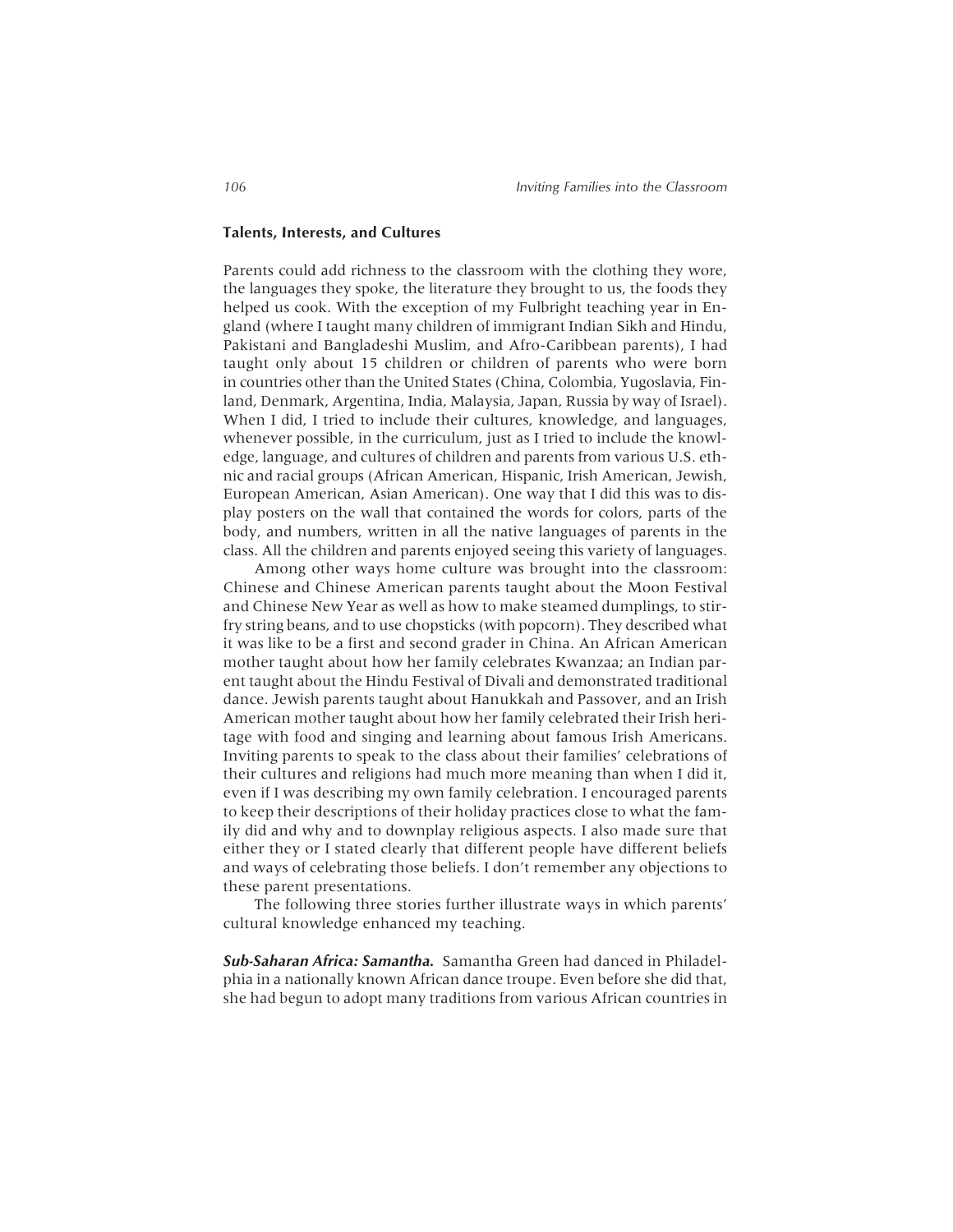her dress and her way of life. She eventually married a man from Ghana. She brought objects, her interests, and her expert knowledge of some cultures of sub-Saharan Africa to the children and me.

Her visits started when she asked if she could talk with the children about her work as a graphic designer. She talked about having wanted to be an artist since kindergarten. She showed them some of her drawings, stating that she especially liked to draw pictures that have African Americans and people from Africa in them. Our discussion of why she likes learning about people from Africa led to a discussion about the meaning of the word *ancestors*. Everyone in the class told from which continents or countries their ancestors had come to the United States.

When the children went to lunch, Samantha and I had some time to talk. Her daughter had not been in my class during first grade, but she knew from my newsletter to parents that I welcomed parents to join me in the classroom on a regular basis. We both felt that her first visit was very successful, and I invited her to follow up with more visits. I was delighted when she said she would come back once a week for the next few weeks. She offered to share some of her knowledge about culture in various regions of Africa, and, knowing that she was much more of an expert than I, I encouraged her to return as soon as she could.

As promised, Samantha brought artifacts from and about sub-Saharan Africa. Like a wonderful teacher, she had planned ahead of time. She brought a map of the continent and pointed to various countries: Nigeria, Ghana, Senegal, and Gambia. As she prepared to show the children photographs in a book about Ghana, she first reminded them, "Remember no laughing at people's names, at their clothes, food, or the words of their language." It was obvious to me that she'd done this before. Anyone who works with children knows that they often laugh at or deride things that seem strange to them. Each photograph elicited talk about its contents. She explained that in Ghana the language spoken is called Chree, and she introduced some words. When Malik said, "These words are hard to say," Samantha told the children that as they practiced and learned the words, it would become easy. She showed them a picture of a funeral and taught them a dirge. Thien asked, "Are they sad that someone died?" And she replied, "African people believe that the person is just gone. They believe good things will happen to the person who died and that the soul will go to another place."

Samantha's lessons and knowledge made me want to know more and made me want to help the children to learn more. Here was a person (a parent) who could guide us in our studies. I was grateful. I began a list in my journal of some things that I needed so that we could do an extended and deeper study of aspects of various cultures on the African continent.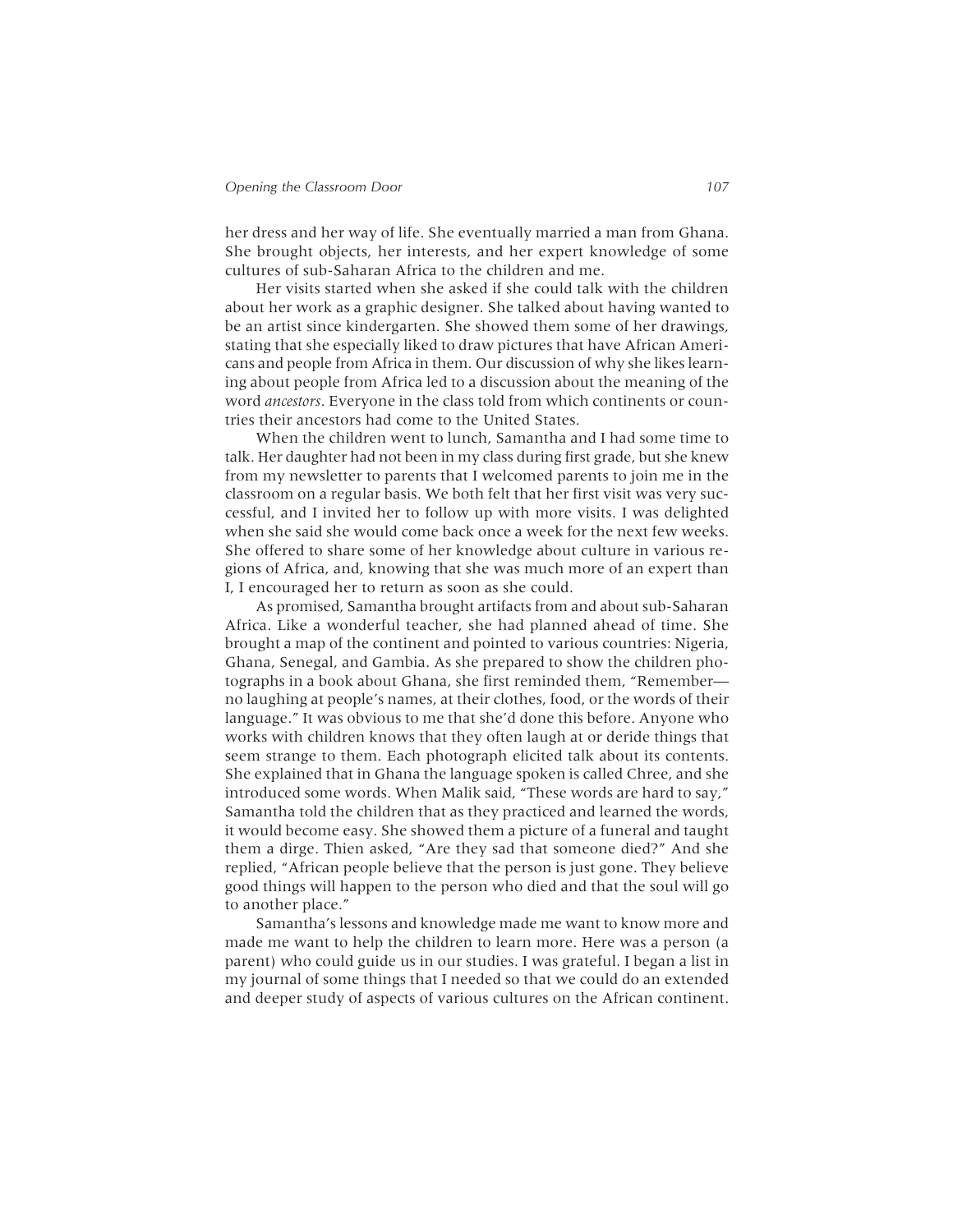#### *12/86, Journal*

- 1. Find a good, large map of the African continent.
- 2. Choose from among the African sculpture the school purchased with money from our arts grant (currently in the storage room) [and] display the sculpture in the main classroom. With string, link photographs and sculptural objects to the place of origin on the map.
- 3. Ask the children to write captions for the photographs that will be hanging near the map.
- 4. Take advantage of Samantha's knowledge of various African dances, and see if she will help us with some sort of culminating activity or performance that I'm now thinking of doing later in the spring.
- 5. Talk to the teachers at Powel School who'd received funding for books and artifacts about aspects of African culture and about their experiences teaching about it to the children.
- 6. Collect and make available books containing tales and stories from various regions of sub-Saharan Africa. I have an excellent collection in my class library but the school's good collection could augment it.

During the year Samantha worked in the classroom, I had a student teacher, Gwen, who I felt could be responsible for carrying out the activities related to this theme. I knew that collaborating on curriculum with a parent would be an unusual experience for a student teacher. I knew that she was interested in drama, and I saw the potential for that in our work with Samantha. I supervised but left the details to Gwen and Samantha. Samantha led the way. She read tales from Ghana and Nigeria to the children during various visits. She and Gwen determined that the children would enact a story about Anansi the spider. The children and Samantha chose a mask from a book about African masks to re-create in papier mâché. Starting with newspaper and window screening, they made a large mask, painting the surface with gesso that Samantha sent from home. Samantha painted the mask, and the children glued beads, shells, and straw onto it. Each of the children used a balloon as a form and made a small mask to take home

The performance was more spectacular than any of my other classes ever did, previously or in ensuing years. I generally kept performances and culminating activities fairly low-key because in general I became tense when preparing elaborate performances and rehearsing them. Because of Samantha's guidance and help and the student teacher's efforts, I was able to stay reasonably calm. It was elaborate! We tie-dyed cloth for tunics and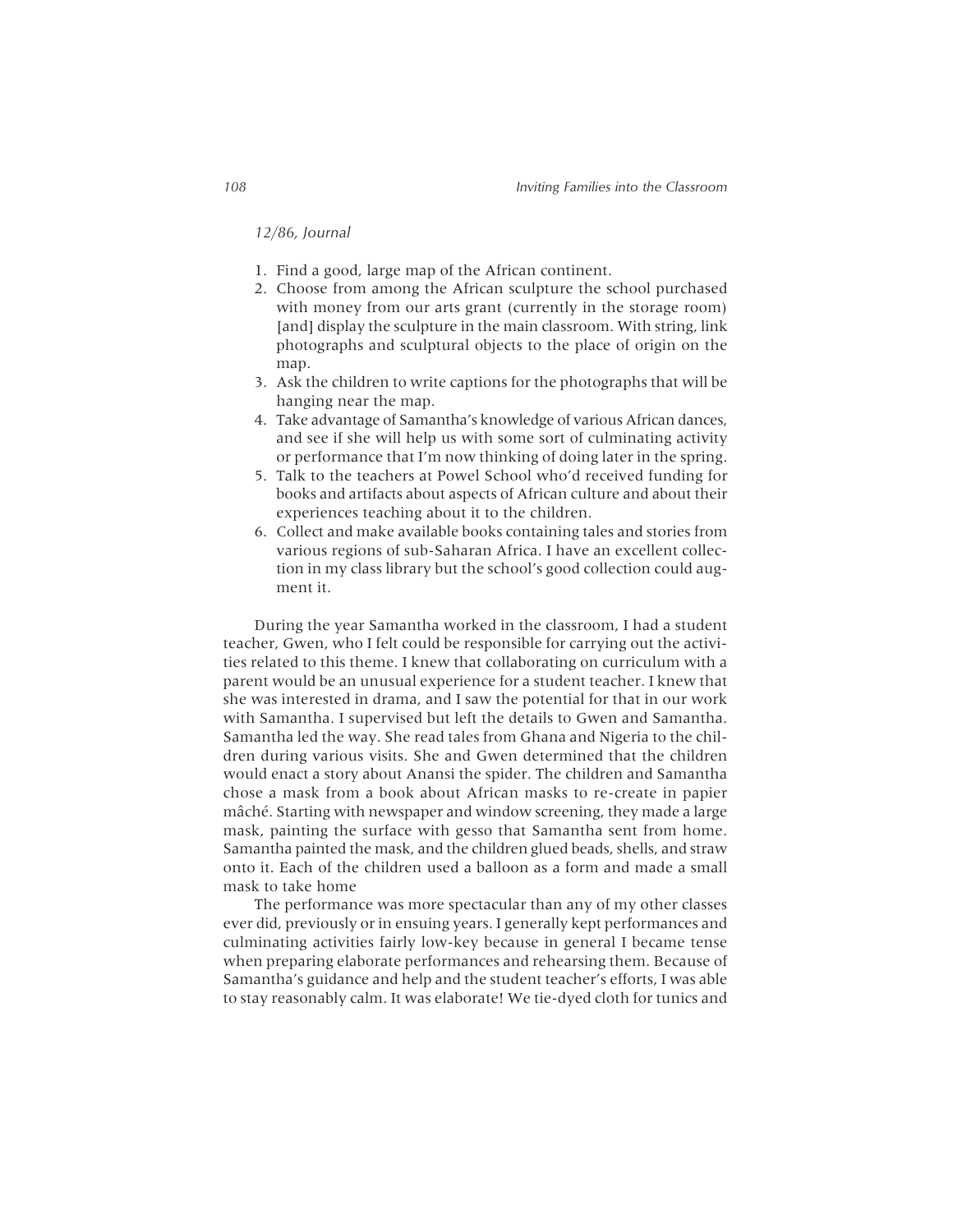head wraps for the girls, and for daishikis for the boys. Samantha designed the simple patterns, and all the children sewed their clothing by hand. She taught the class several songs, both in Chree and in Swahili, to accompany dances that she choreographed. She invited a professional drummer, a friend, to accompany the children during the performance. Gwen supervised the performance of the story about Anansi, the mischievous spider. The children performed all of this for the K–1–2 assembly and for their parents. I certainly didn't have the expertise Samantha had as a visual artist, as a professional performer, or as someone with a deep interest in and knowledge about African heritage. We were fortunate that she wanted to share all of this with the children and me.

*New languages and literature: Marya.* Igor's mother, Marya, had been in the United States for only a few weeks when she began to help in the classroom. She was a graduate student in the school of education at a local university. Though her son was only beginning to speak English, Marya was fluent. As did most parents who volunteered, Marya worked with children both individually and in small groups at reading, writing, and playing games. But I also wanted to learn about Marya's and Igor's home language and culture, and I was certain the children would be interested in that, too. One day when Marya was in the classroom and Igor was teaching us some words in Serbo-Croatian, I asked the children, "Is it easier for Igor to learn English or for us to learn Serbo-Croatian?" Many of the children said it would be easier for him to learn English. Leslie agreed and said that's because English is easier. Penny said, "More children in this room speak English, so it will be easier for him to learn English." When Marya saw how interested the children were in learning her language, she offered to teach it in a more formal way. So on days that she helped, we always set aside time for a lesson in the Serbo-Croatian language. Marya taught us greetings and farewells as well as parts of our bodies (by playing Simon Says). She taught us children's songs, and poems by Yugoslavia's famous poet Dushko Radovic, and she translated the poems for us. She wrote color words in Cyrillic letters, which we added to our bulletin board of color words in many languages. She used Cyrillic letters to label a child's drawing of a person with the Serbo-Croatian words for parts of the body. Sometimes she just talked to us—saying sentences whose meanings were fairly obvious—and we were pleased when we understood her.

In her second year of working with the same group of children, Marya came with different ideas about what she wanted to do with them. She taught Easter egg dyeing the way she did it when she was a child in Belgrade. Although she continued to speak Serbo-Croatian to the children, she particularly wanted to read some classic English books to them—books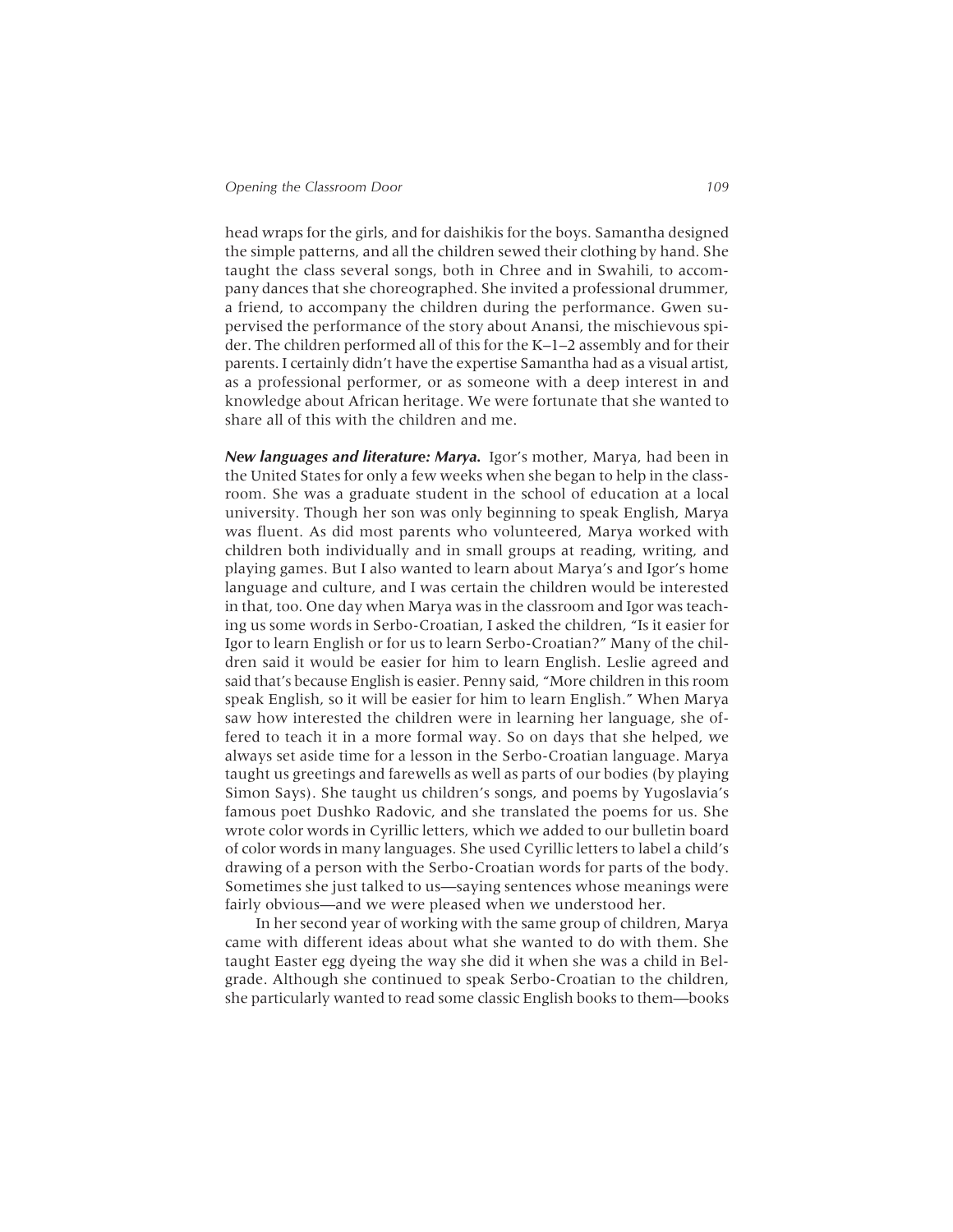she had loved as a child in translated versions. She started with the original versions of *Alice in Wonderland* and *Through the Looking Glass*. We worked through the difficult parts of the books, and the children loved them, looking forward to listening once a week. If the only reason for thinking of this as an excellent experience had been the number of math discussions the books led to (such as size and scale, bilateral symmetry, mirror images, quantity), it would have been enough to have made the experience outstanding. But the children grew to love the books—everyone, that is, except Tony, who said, "I liked it the *real* way I saw *Alice in Wonderland* on HBO." I told him that what Marya was reading was the *real* way, which led to a very interesting discussion about movies and TV shows made from books. When we were finished with *Alice*, Marya read Kipling's *Just So Stories*. Though the language is rhythmic and captivating, we had to watch for racism and stereotyping, and together, we either changed the stories slightly or addressed the issues raised. Those were books I never would have read to the children because I thought the language might seem unfamiliar or difficult, but they thoroughly enjoyed them. Marya showed me the way.

*The Jewish New Year: Sandra.* It was my 21st year of teaching in 1990, and I was new to a school where parents were not accustomed to working alongside teachers. They were, however, an active presence in the school. They volunteered and supported teachers in a great many other ways, including running a school store, holding various fund-raising events, and working in the office and library. In contrast, Martin's mother Sandra helped in my second-grade classroom once a week.

Sandra asked if it would be all right if she brought some objects and told the children about the Jewish holidays of Rosh Hashanah and Yom Kippur, which comprise the Jewish New Year. School would soon be closed for 3 days. I always explained the various cultural and patriotic reasons for school closings because I felt that sometimes reasons for holidays were mysterious to my young students. Whenever possible, I preferred parents to explain what these holidays meant to them.

Sandra and I met to plan; in this case, planning consisted merely of her telling me what she'd bring and outlining what she would say, and my offering to buy any food she needed. I let her know that sometimes during her presentation I might interrupt to be sure the children understood a point she was trying to make. I also wanted to be sure that she would tell the children that she would be describing her own beliefs and that she should acknowledge that some of them might have different beliefs.

I was pleased the next day when not only Sandra but also her mother, Mrs. Weinstein, arrived, carrying shopping bags. "I've come to talk to you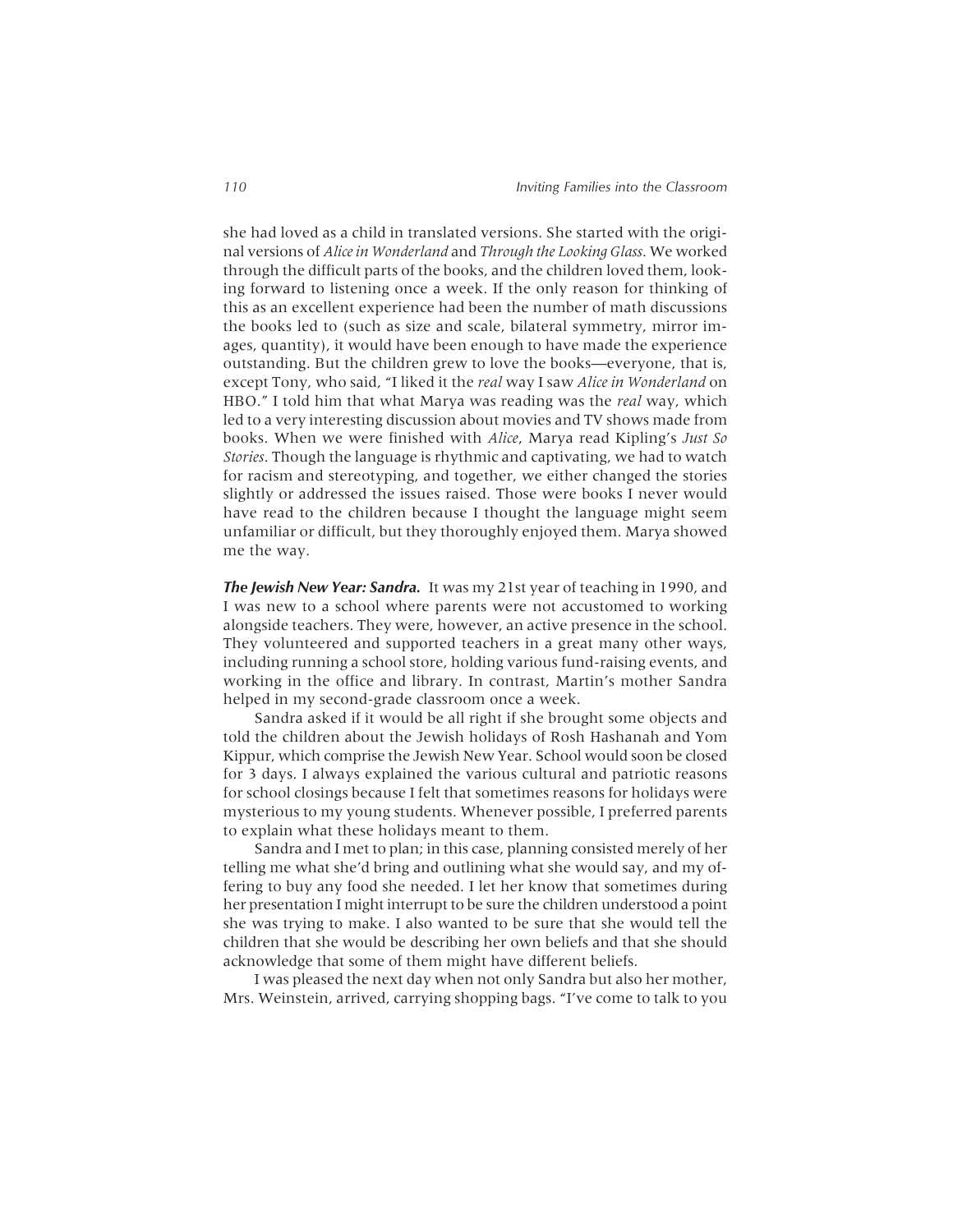about Jewish holidays—the New Year holiday," she said. One of the children spoke out, "I have Jewish holidays."

Sandra told the children, "Jewish people have 10 days to think about whether or not they've been good, to apologize to people whose feelings they've hurt. There's supposed to be a book where it's written whether you've been good or not, and that book is closed after these 10 days." We also talked about what a synagogue is (a word Sandra had used) and what the phrase *New Year* means. We spent some time talking about how people of other cultures celebrate the New Year.

She said, "You know, my favorite subject is food. I just love to eat. And when we Jewish people celebrate our holidays, we eat foods special for each holiday. Martin's grandmother and I have brought some food things to show you and to eat." And as she spoke about each item, she pulled it out of the shopping bags. First came apples and honey. She explained, "We eat apples and honey because they are sweet, and if you eat them you're supposed to have a sweet year. There's a special bread that Jewish people eat on Friday nights called challah." She took a braided loaf out of her shopping bag, saying that for the New Year Jewish people eat a round challah to make them think of the whole year 'round. Sometimes that challah even has raisins mixed in. She showed the children a picture of a round one.

"Many people eat fish that's made a special way—chopped, then shaped into oval pieces and cooked with carrots and onions. It's called gefilte fish, and we eat it at other holidays, too." She showed the children the wooden bowl and *hoch messer* (chopper), along with the large pot her bubi used for making this special chopped fish. She told us that the recipe she uses has been in her family for about 100 years.

Sandra pulled one more thing from her shopping bags. It was a shofar, made from the horn of a ram. She demonstrated how to make a sound by blowing into the narrow end, similar to making a sound on a trumpet. "The horn has to be curved," she told us. "They blow it in the synagogue just about the time that book of the year is closed—you know, the book I was telling you about where it is written whether you were good or bad."

After Sandra finished speaking, she and her mother stayed to help the children cut the apples into quarters to prepare for dipping them into honey. I posed two math problems for the children: (1) "If you cut an apple into halves, how many pieces would you have? What about cutting it into quarters? How many pieces all together?" (2) "I brought 15 apples. If we cut them in half, how many pieces will we have?" Project Time followed the discussion, and the children took turns cutting the apples using real knives, supervised by Martin's mother and grandmother.<sup>3</sup>

After we cleaned up, the children sat in their places at the tables and we adults joined them. We waited until everyone was ready and holding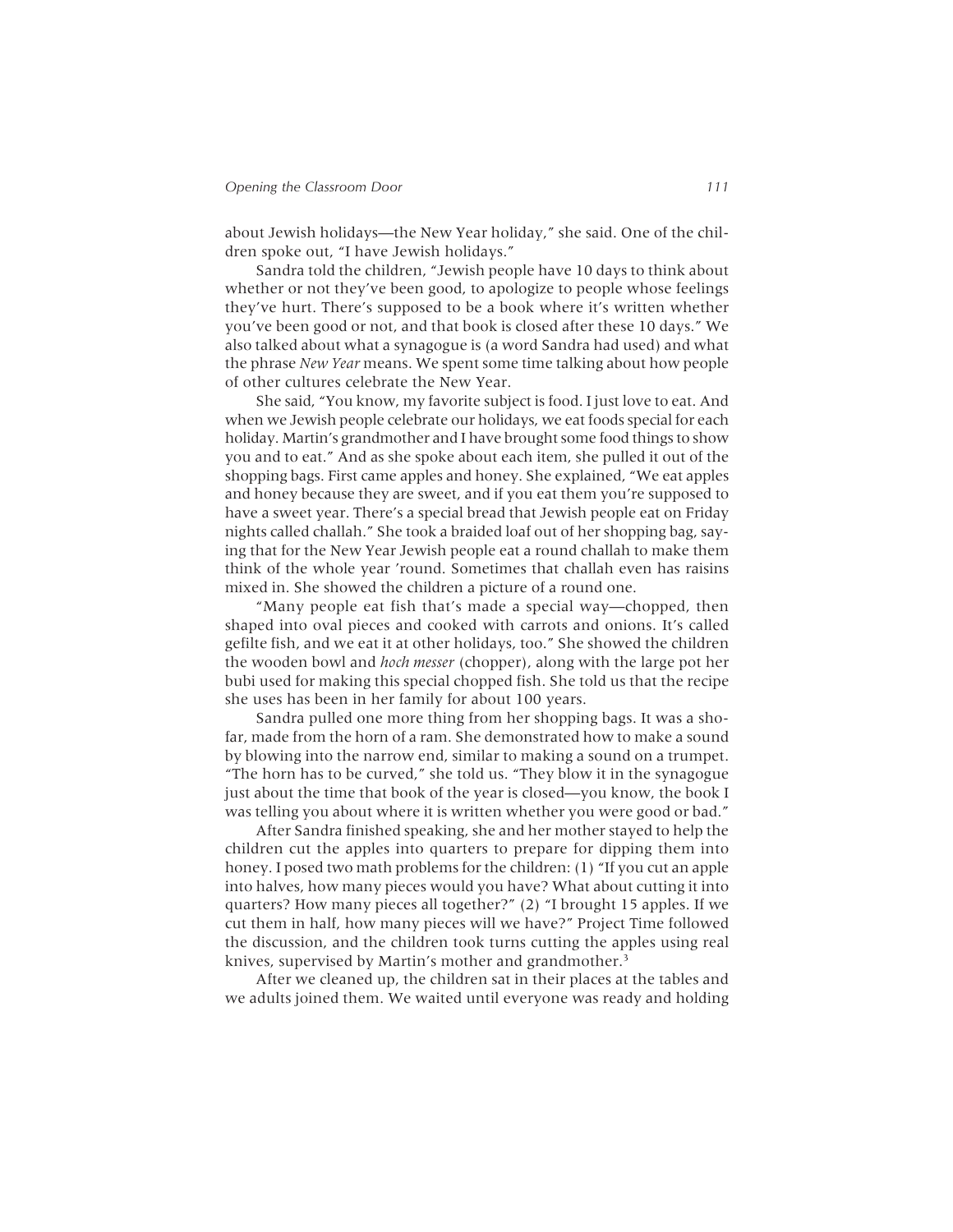hands around the table. We thanked Sandra and her mother for teaching us about the Jewish New Year. And then we sang the song we always sang when we sat down to eat together. Years ago at the Parent Cooperative Nursery, a parent had liberally translated a Hebrew song, *heenay ma-tov oo ma-na-yeem shevet achim gam yachad* into the words: "Oh how very nice it is to sit and eat with friends."

### **Another Set of Observant Eyes**

Parents would bring another set of eyes into the classroom, but from a perspective different from mine. Listening and seeing from a parent's point of view would teach me valuable things. Gayle, whose three children I taught, worked alongside me for 5 years, usually one or two mornings a week. Once, I remarked to her about how purposefully the children were working at writing/reading time. She said, "What I notice is the caring feeling that the children have for one another." As a teacher I was very hard on myself, so it was always helpful when a parent told me that the behavior I valued was actually happening or that a lesson they had observed while helping in the room or had heard about from their children was an effective one.

In 1990 I found myself having difficulty with some of the children in my new class. I felt a little better when I learned that a previous teacher had had difficulty with many of the same children. I didn't see that as an excuse to give up. Mr. Hadley, Malcolm's father, came to tell me that his son had lost his homework book, to complain about the homework I'd given (lack of clarity in the directions), and to say how concerned he was that his son was being teased. He decided to stay that day to help while the art teacher was in the room during my planning time. It was always difficult for the art teacher to handle the children on her own, and I usually stayed and worked in the back of the room rather than work elsewhere and return to chaos and very unhappy children. Mr. Hadley resolved to help the art teacher every week. One day when I did leave the room for a few minutes, I came back in time to hear and see Dontay yelling that Jordan had been bothering him. I tried to stop him from yelling. Mr. Hadley, who *had* seen the whole thing, intervened on Dontay's behalf. He told me that while I was gone, Jimmy had been constantly needling Dontay, that Jordan and Walter had been running around cursing. The art teacher had been unable to stop them. Mr. Hadley offered to work with the three boys so that the art teacher could work with the rest of the class. When I spoke with Mr. Hadley later, I told him that Dontay often got into trouble because his loud voice always drew my attention. For that reason, I was grateful for his observation.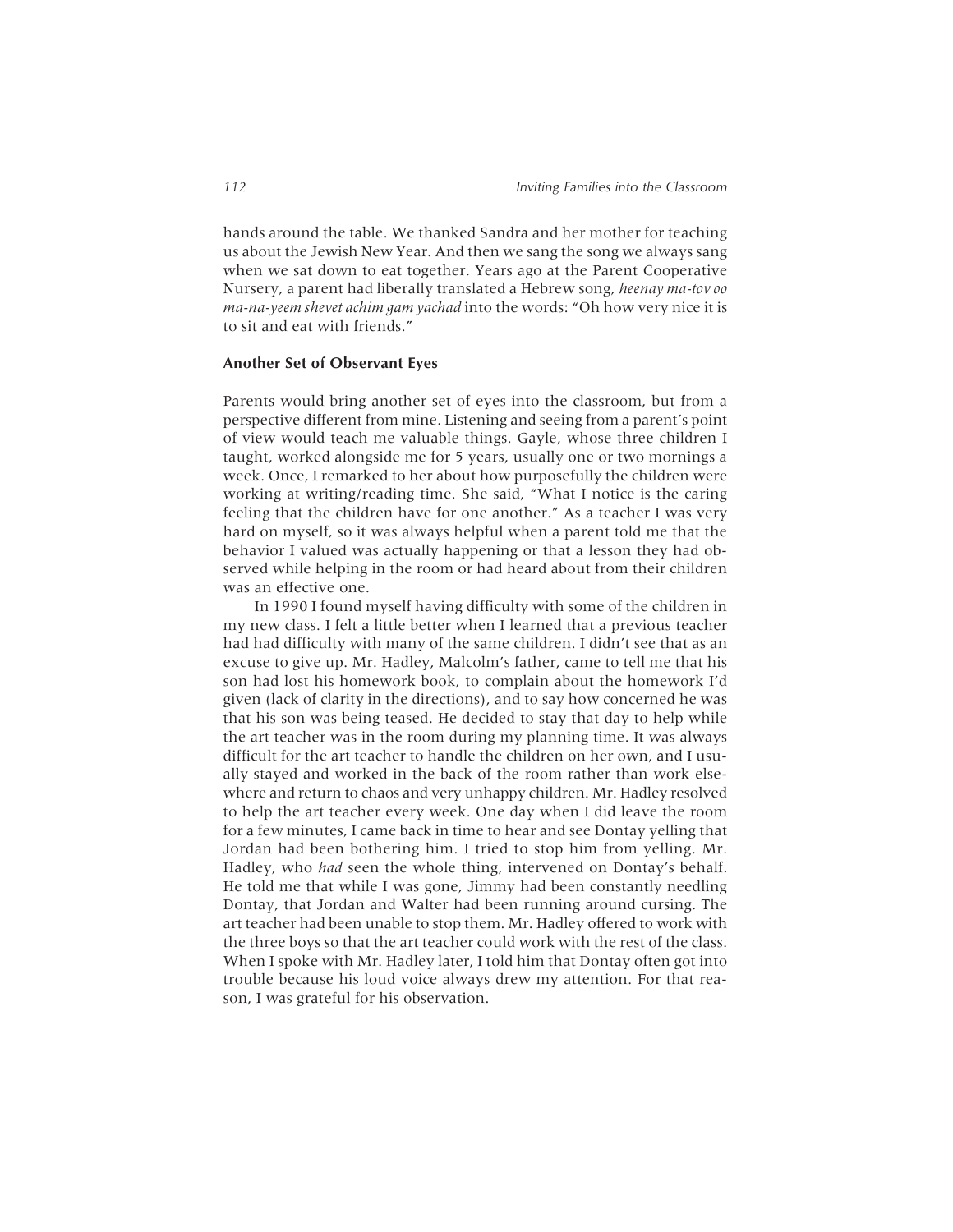*Opening the Classroom Door 113*

#### **Seeing Children Learning**

Mrs. Carson had been coming to the class one afternoon a week. At around the same time she wrote a letter to the superintendent of schools (see Chapter 2), she wrote this one to me, letting me know that she could see that her daughter was learning.

*2/22/84, Note*

Dear Mrs. Strieb

I am really amaze with my daughter learning process. Charlene was cover her words and breaking down the spelling of words she didn't know. I am over joyed by her reading the song of Harriet Tubman. You make a parent like me appreciate a oustand teacher such as you. You are an asses to the public school of Phila. I thank God that Charlene had an opportunity to have you.

I have been working 8 hrs for the pass month and on Saturday for the pass 2 weeks. So our library day has stop and I can't come in for at least one more week. Then, I'll be back to normal. Maybe soon I'll have a phone. But, you can still reach me between 6 a.m. to 10 a.m. at work, [number] or write.

Thank you Hattie Carson

P.S. I'm sending a ck to the library for a loss book!

### **Parents Learn, Too**

At times as a young parent, I had used Peggy Perlmutter Stone's words and actions as a model for relating to my own children. Perhaps parents of the children I taught would do the same with my words.

## **MY NEWSLETTER: AN INVITATION TO WORK IN THE CLASSROOM**

In addition to inviting parents to let me know their concerns (see Chapter 2), the newsletter was also the place where I invited parents to be an ongoing presence in the classroom; to teach the children alongside me; to help me in other ways; to be an occasional presence (for trips and celebrations); to contribute from home; to bring children's siblings to the classroom; to visit, stop by, or drop in; to send things to school with their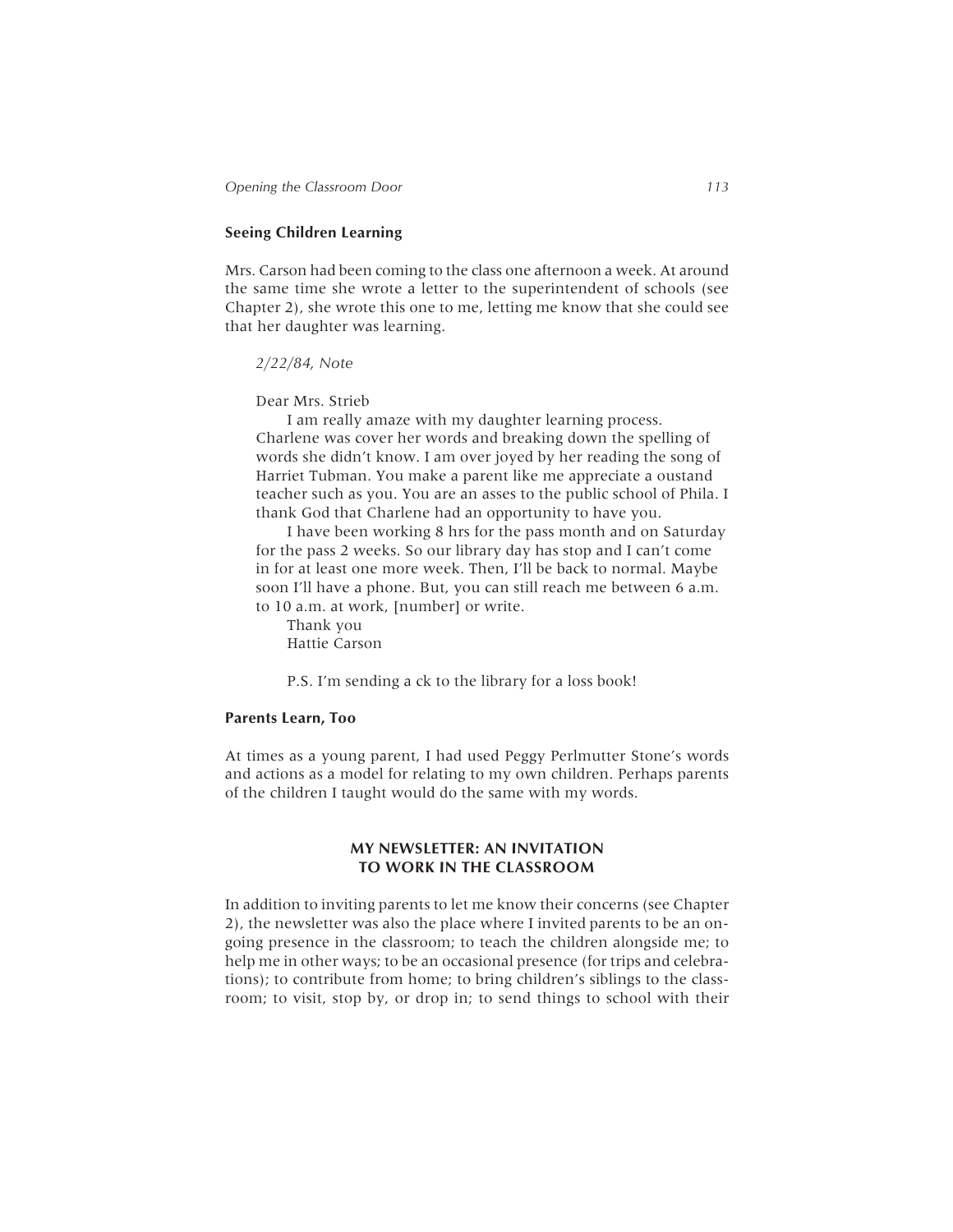children or to bring things themselves. My newsletters to parents were my invitation to them to enter into the school lives of their children, both in school and at home, and to offer their own ideas.

I wanted the parents to know that I was sincere about inviting them to join me, so I gave specific examples of what they might do and actually did to help, both at home and at school. I also included their suggestions and comments. More important, when parents helped in any way, I thanked them in the newsletter for each thing they did. This recognition served two purposes: It let them know that I valued what they were doing for the children and for me and, more important, it gave other parents ideas for things they could do to become involved in the life of the school with their children. It was an attempt to give parents inspiration, encouragement, and an invitation to join in. It also told parents why I invited certain kinds of help.

#### *10/25/98, Newsletter*

A GREAT BIG THANK YOU to all of you parents and volunteers who have helped in the classroom:

Tina, Harriet's mom, has been in with Roman every Wednesday. We observed and described the baby and have talked about the important things a parent does to make the baby safe and comfortable. Roman is a most pleasant baby, which makes it possible for Tina to also work with the children. She helps with homework, she works with children who need extra help with reading.

Gayle, Johnny's mom, has worked with the class during formal lessons. She will be working with children at Project Time, playing games, reviewing work, hearing children read.

Debbie, Mark's mom, has listened to children read their own stories and other books. Mark's dad, Burt, has delivered two rugs to our classroom. He and Debbie donated the rug in the class library which makes our meeting times so much more comfortable. He delivered the one for the block corner. We haven't been able to use blocks because it would have been too noisy without a rug. Now we can.

Gene, Peter's cousin and guardian, volunteers when he can. He is studying at Community College and wants to learn all he can about teaching. He is a wonderful young man who hears children read and talks to them about their behavior. He went on the farm trip with us. Whenever he comes, we really enjoy it.

The night of the Parents' Meeting, Albert Carroll's parents came early and helped me set up the food.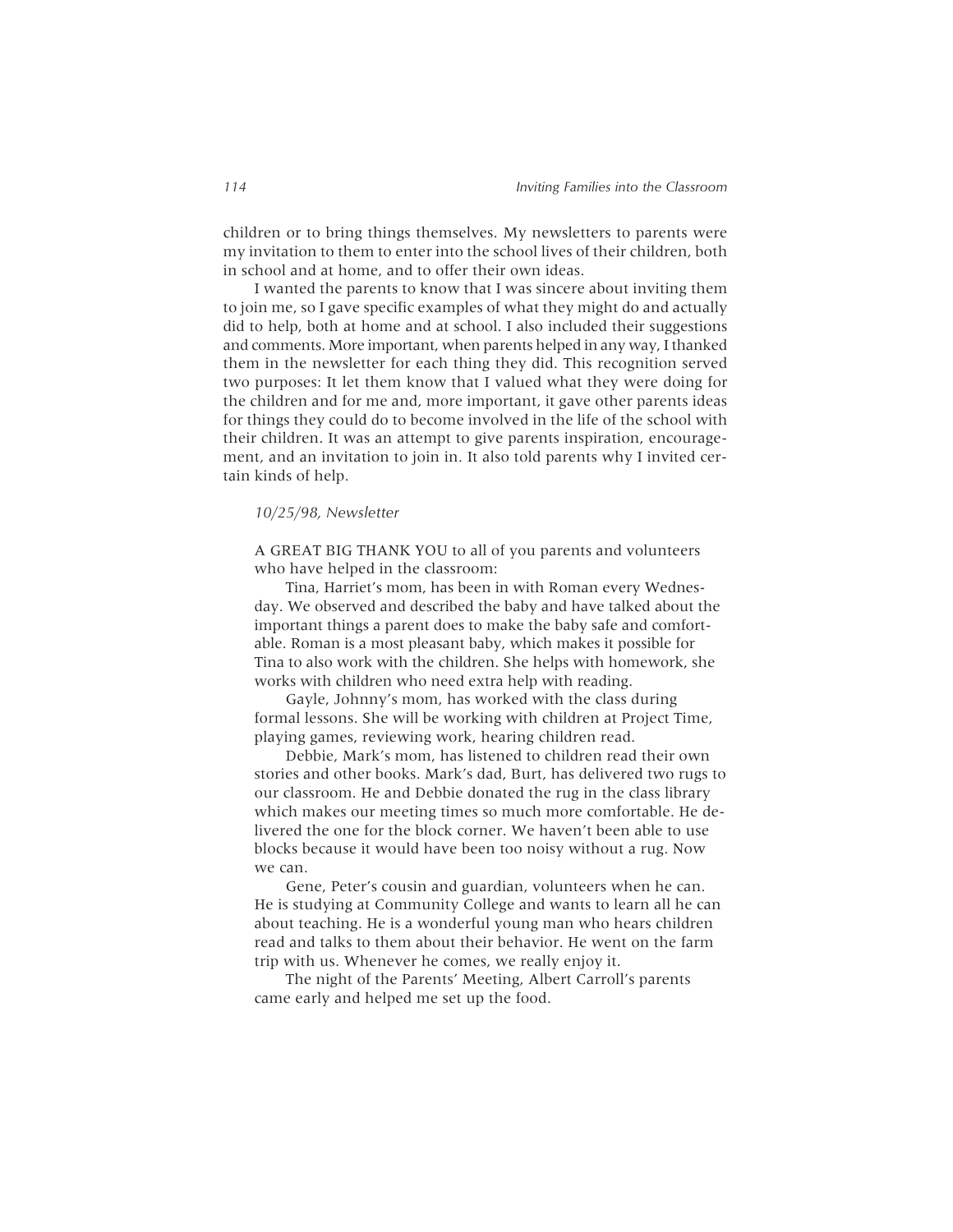Miriam Snyder's mom found us a praying mantis and brought it to school.

Esther Benton's mom went on the trip to the farm.

AND OF COURSE. . . . Teacher Kathryn has been in most Monday and Thursday mornings. She does so many things for the children and me. She works on homework, files papers, and most important, helps the children with writing and reading. She's been doing this for about five years, so she's quite experienced. She notices a lot of things about the children, and tells me about them. That really helps. She is also another sympathetic ear for them. The children LOVE Teacher Kathryn.4

WE ARE VERY GRATEFUL FOR OUR IN-CLASS VOLUN-TEERS! WE ARE ALSO GRATEFUL FOR THE PARENTS WHO HELP US WITH SUGGESTIONS AND COMMENTS AND FOR THE GIFTS YOU'VE GIVEN THE CLASS. THE CHILDREN GAIN MORE BE-CAUSE OF YOU.

Assumptions underlay my inviting parents to work alongside me in the classroom. I assumed that parents had the right to see firsthand what their children were learning, what and how the teacher was teaching. Though parents and children who were unable or reluctant to work in the classroom might be unhappy, I assumed that the value of having parents participate in a variety of ways and my mentioning their contributions in newsletters overshadowed possible bad feelings.

# **PREPARING TO WORK TOGETHER**

I taught in five schools. Some teachers with whom I taught were not enthusiastic about inviting parents into the classroom to work alongside them with the children. When considering inviting parents into classrooms, it is important to address teacher concerns. Here are some of the concerns I heard from teachers: Parents might not be well educated enough. They might become anxious or upset if they saw that their child wasn't performing as well as another child or as well as they thought he should. Parents might pay too much attention to their own children, and if they did, others would be jealous of that special attention. A child might be unhappy if her parents were unable to help in the classroom. Parents might think that teachers want to have help from parents because they are unable to do the job on their own. Furthermore, if parents are good enough to teach children, they might ask why teachers are even necessary.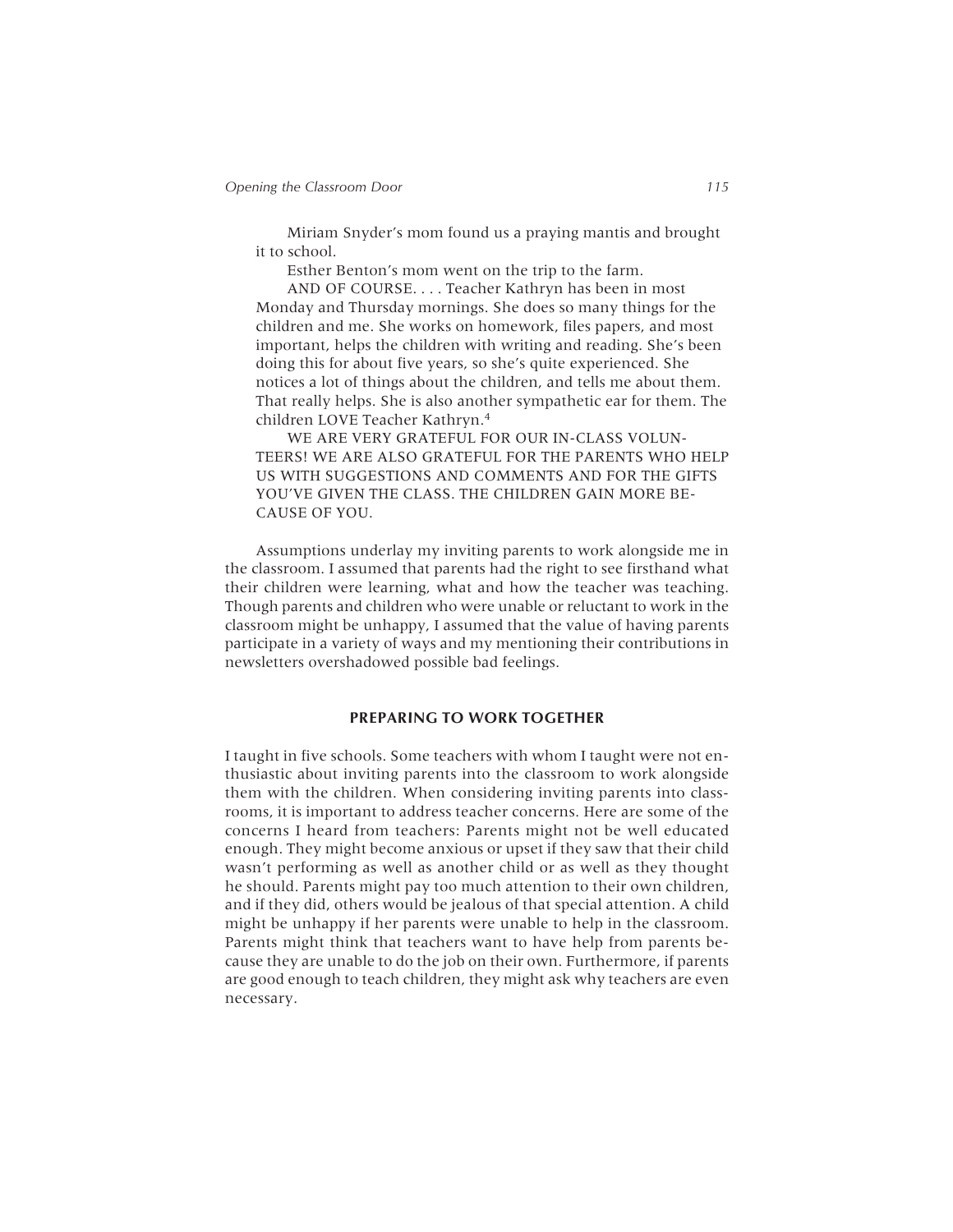Teachers expressed concern about matters of trust. They were afraid that a parent in the classroom might become a "spy," spread rumors in the community, or tell half-truths about what went on in the classroom. That would be divisive rather than supportive of the teacher. Teachers wanted to trust that parents wouldn't question their practice and wouldn't ask them to justify and explain it. Finally, teachers weren't sure they could trust parents to maintain confidentiality with regard to what they learned about individual children and what they observed.

These concerns are not unjustified. Working with parents in the classroom, inviting parents to join in the teaching, does take trust—trust in oneself as a teacher as well as trust that the parent is there to support both the teacher and the children. Yet during my years of teaching, I saw that some of that mistrust could be avoided by frank talk with parents.

I learned the importance of setting ground rules when parents came into the classroom. I could not assume that they knew what to do or knew what I would want them to do. I let parent volunteers know that I would never ask them to do work that I wouldn't do myself. I could not assume they knew about confidentiality, so I explained what was required in that regard. Though I loved when a parent or volunteer took the initiative and did what needed to be done, more often parents wanted me to give them guidance. This was not always easy for me to do, but I learned. Ground rules were: Refer questions or complaints to me; don't speak about individual children outside the classroom; please don't talk with other teachers about me or what went on in the classroom; you're here to work with all the children, not just your child.

In formal programs like the Parent Scholar program of Follow Through, parents were given "training" by that program's managers. In some school districts, all volunteers were expected to go through "training" sessions. I wouldn't call the way parents and I prepared to work together "training," but it was important to establish a common understanding. We usually talked together first about what work I believed needed to be done, and then what work that parent would be comfortable doing, including interests and talents. In addition, I had some special ways of working with children, and it was important to me that parent volunteers get to know them. I used several procedures to show parents how they could work with the children and with me. Often I showed them to all parents, volunteers or not, so that they would know how to help children at school and their own children at home. If parents decided to work in the classroom, I would be pleased, but that was not the primary reason for my carrying out this orientation.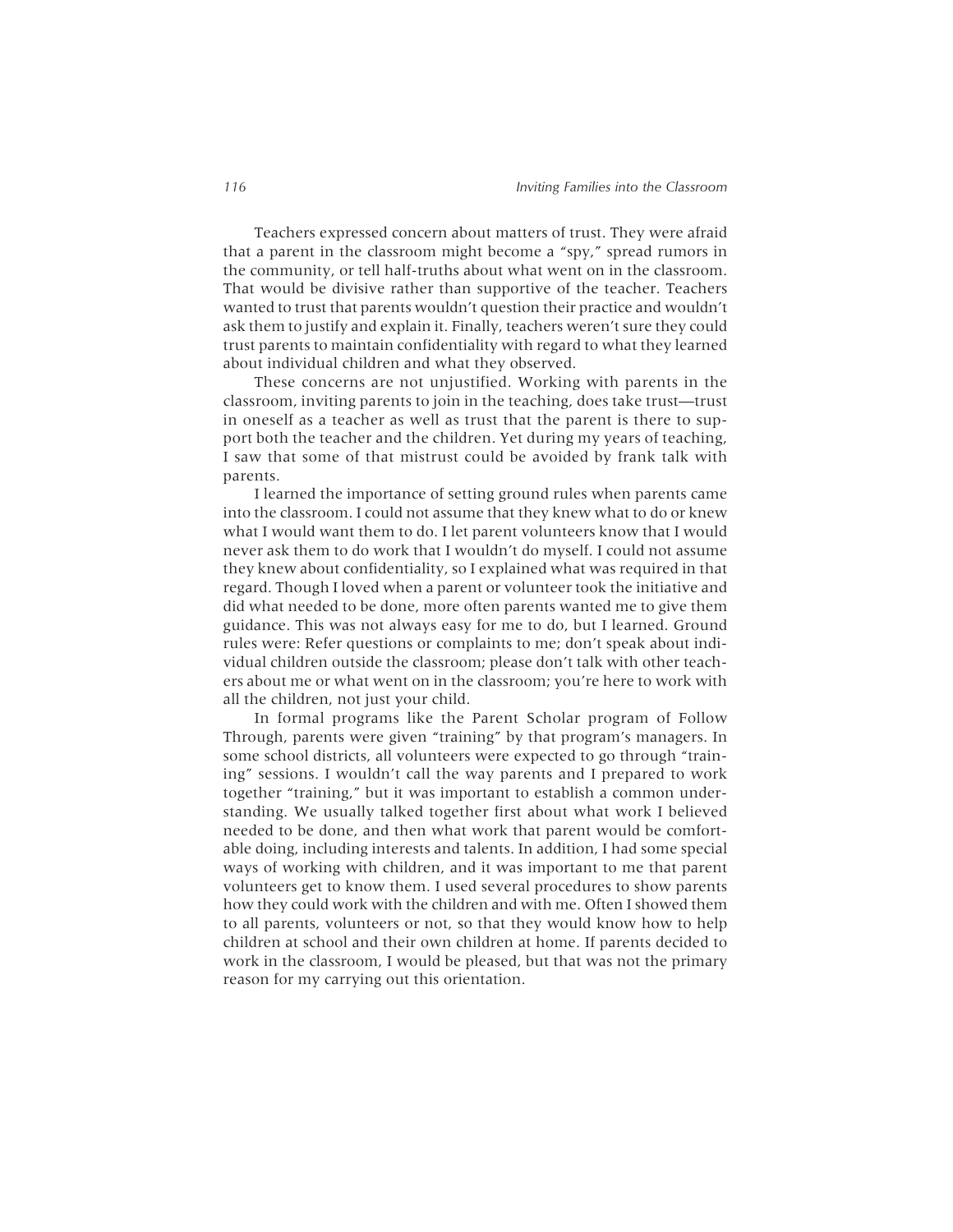#### **My Newsletter**

The newsletter was my first vehicle to let families know the ways in which I worked with the children, to give them examples of the things parents did when they worked in the room, and to describe ways in which they could help their children at home.

#### **Parents' Meetings**

Parents' meetings were another occasion where they learned about what they could do in the classroom and how they could do it. I took advantage of the Back to School Night for parents at the beginning of the year to describe the classroom. However, I didn't think that was enough because these evenings were always rushed. At our school there were two 45-minute meetings with two different groups of parents. We expected delays because parents had trouble finding classrooms. Parents walked in and out because they had more than two children in the school. Some parents wanted to have individual conferences with the teacher. Sometimes the principal gave us material to cover with the parents that night, which further decreased my time to explain my classroom to them. And sometimes I found those nights good for only an introduction to what I was doing with the children a rundown of the schedule with brief descriptions of each activity—and for parents to ask questions about issues that concerned them.

At those required meetings, I always invited parents to think about helping in the classroom. There was never enough time to give them the practice they might need to help effectively. As a result, I began to hold additional get-togethers for parents both during the school day and at night in parents' homes. These gatherings gave us more time to explore what the children and I were doing. I tried to hold them regularly throughout the year. My thinking was that for those parents who were interested in working with the children, such meetings would help them feel more comfortable about offering their help. Here is an example of the invitation I sent home to parents:

#### *9/21/76, Note*

#### Dear Parents,

At the beginning of each year I like to invite all parents to a meeting to discuss your goals and mine for our children. I also like to let you know some of the things we will be doing in the classroom in case you'd like to help the children and me.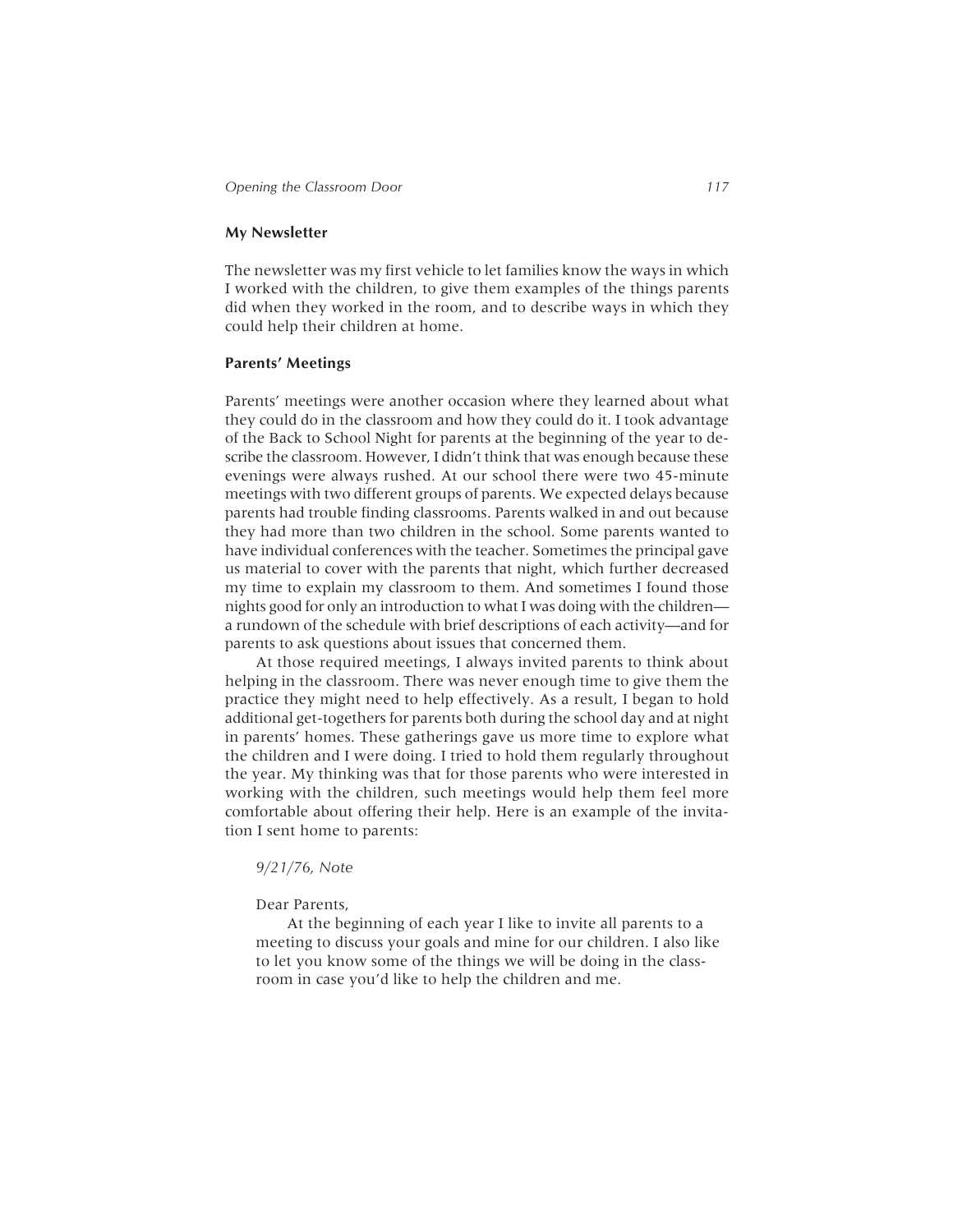There are usually two meetings: one during the day and one at night for people who work outside the home.

The day meeting will take place at 8:45–10:00 (just come inside with your child) and we will serve breakfast.

The night meeting will be at 8:00 and we will serve dessert.

If you would be willing to let us use your house for the evening meeting, please check below.

Please send the bottom of this letter back.

I hope we can get together next week. I'll let you know the exact date by Friday.

Please try to come. We'd love to meet you! Sincerely, L Strieb

At the meetings, I not only gave parents some sense of how a school day went and what and how I taught, but as an introduction, I also taught them some of the games I'd want them to play with the children and modeled some of the ways in which I taught the children.

#### *10/2/81, Journal*

At the parents' meeting I talked once again about the curriculum, through telling about the schedule. Then I taught several math games (Guess My Number, Guess My Rule, Vector Tic-Tac-Toe.) Adults and children played together. It was a nice feeling. Belinda's mother felt it was a good meeting, since it gave the parents insights into how I teach.

During several years of team teaching, my teammate and I prepared for parents' meetings together.<sup>5</sup> We held two workshops during which parents participated in an after-school example of our Project Time. We modeled some of the ways in which we taught children. We set out many of the materials used at Project Time. We gave them written directions for how to use materials such as the binocular stereoscopic microscope; classroom creatures; and construction materials like blocks, math games, marble track, and Lego. We listed questions they could ask the children. We knew that if the parents learned to play the games and were given questions they might ask the children, it would make their entry into helping easier for them and for us. At those workshops, I especially enjoyed watching parents sitting on the floor in the classroom trying to create structures as complex as those their children had made with the wooden marble track blocks.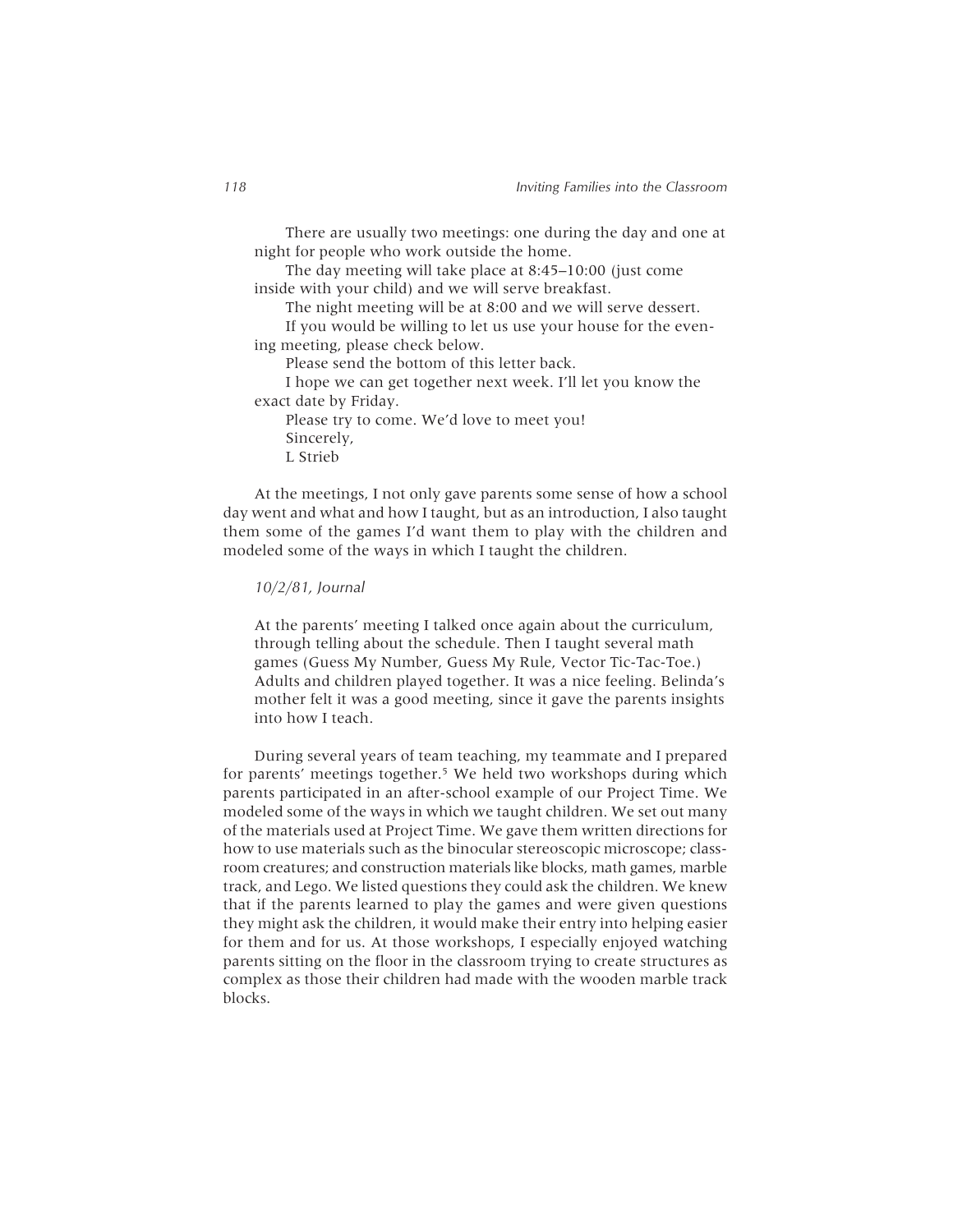*Opening the Classroom Door 119*

#### **Shadowing Me**

A third way I tried to help prepare parents for helping the children was to have them shadow me as I worked with the children during the school day. I modeled as I helped children with writing, reading, playing math games, and cooking. For example, I invited parents who volunteered to help children with writing to observe writing workshops. They sat in on my conferences with individual children. I had particular ways of speaking with the children, of helping them to spell words, of helping them toward independence, and I wanted to be sure the parents understood what I did and why. For writing conferences I usually sat in a chair with a child seated to my left. I asked the volunteer to sit to the left and slightly behind the child so that she could see and hear everything that was going on. I did this for one or two visits or until both the parent and I felt ready for her to take over. Then I monitored the parent–child conferences until we both felt that the parent could hold conferences on her own.

#### **Posters on the Wall**

I listed questions parents could ask the children when working with them (for example, on writing) or suggestions they might give to the children for stories.

#### **DIFFICULT TIMES**

Working with parents in the classroom takes some flexibility, the ability to observe what's happening and to change course if it seems necessary. It takes an openness or willingness to engage in a back-and-forth, ongoing conversation with parents in which the teacher sometimes admits (at least to herself) to not knowing everything and is open to the ideas, observations, and suggestions of others. When that happens, when both parents and teacher are pleased with the situation, the children will benefit from the richness that is the usual result.

But even though I enthusiastically welcomed parents into the classroom, occasionally tensions arose between my expectations and parents' efforts, making it necessary to constantly work on them. There were times when I resolved these tensions in favor of the parents' view and times when my perspective prevailed. The goal was, of course, to attain a shared vision of what classroom experiences should prevail.

Inviting parents into the classroom means that a teacher sometimes relaxes control and keeps quiet even if things are not always as she wishes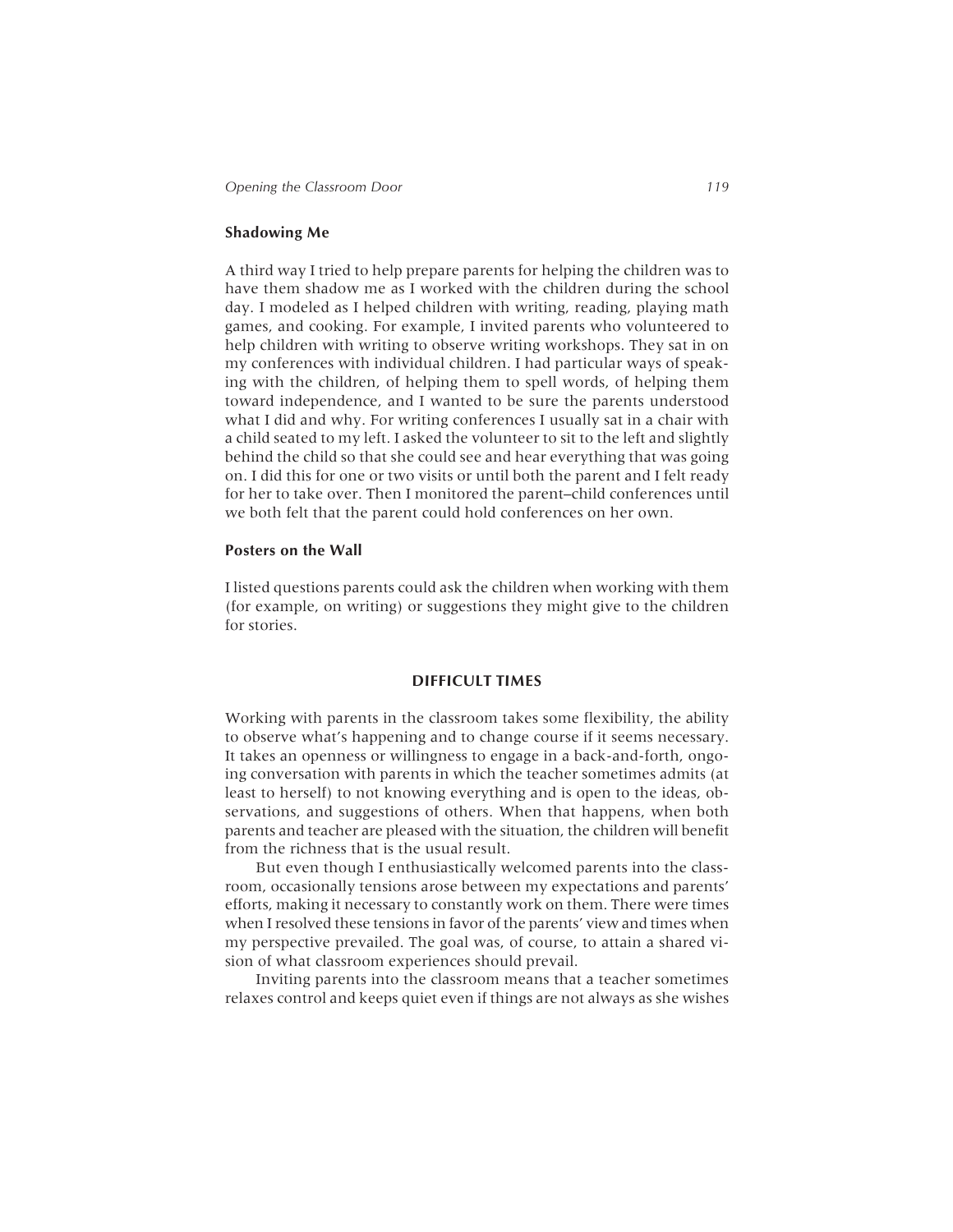they would be. Knowing when to intervene and when to wait can be tricky. There were times when I found it difficult having parents in the classroom, though those times were actually quite rare. In any given year, it helped to remind myself of past times that were difficult and then use those examples to aid me when preparing to work with a new group of parents.

#### **Unreliable Parents: The Case of the Gingerbread Sleighs**

It was hard for me when parents didn't follow through (came late, didn't complete what they started, left early).

One of the winter traditions of my teaching from the 1970s until I retired in 2000 was to cook, construct, and decorate a gingerbread cookie house with the children. I did not involve parents in this cooking project. Each day of the first week in December, we worked on that house. Each step of its creation led to several math, social studies, reading, or literature lessons, and over the years I'd developed and shared a "gingerbread house curriculum" with parents and other teachers. When the house was complete, I covered it with plastic wrap and displayed it in a prominent place in the classroom. During December report card conferences, the children were always excited to show the house to their parents and to respond to their questions about its construction.

On the day before winter break, we always invited the principal to our classroom to demolish the house. Parents visited the room that afternoon just to observe this ritual. After the principal had everyone laughing with his dramatic antics and broke the house into many small pieces with a baseball bat, parents filled plastic bags with pieces of the house for each child. As the children left the room for vacation, I handed each one of them a large piece of the house that had been important to building community. It was a beloved activity.

At the beginning of the 1991–1992 school year, in response to my invitation to parents to work with the children, Daniel's mother, Kassie, offered to help make an entire gingerbread village, adding that she was a professional cake decorator. I believed that her contribution would add a rich layer to our tradition and to the educational benefits that always come from cooking. Unfortunately, I didn't think through the details of the activity and this offer to help.

When the time for building the village finally came, I was not sure I wanted it to happen, partly because it would take a lot of time and partly because I selfishly didn't want my gingerbread house to be overshadowed. But I had agreed to the project and promised to pay for all the ingredients. About a week before we were to begin, Kassie approached me again, this time to say she'd reconsidered and felt that we should make gingerbread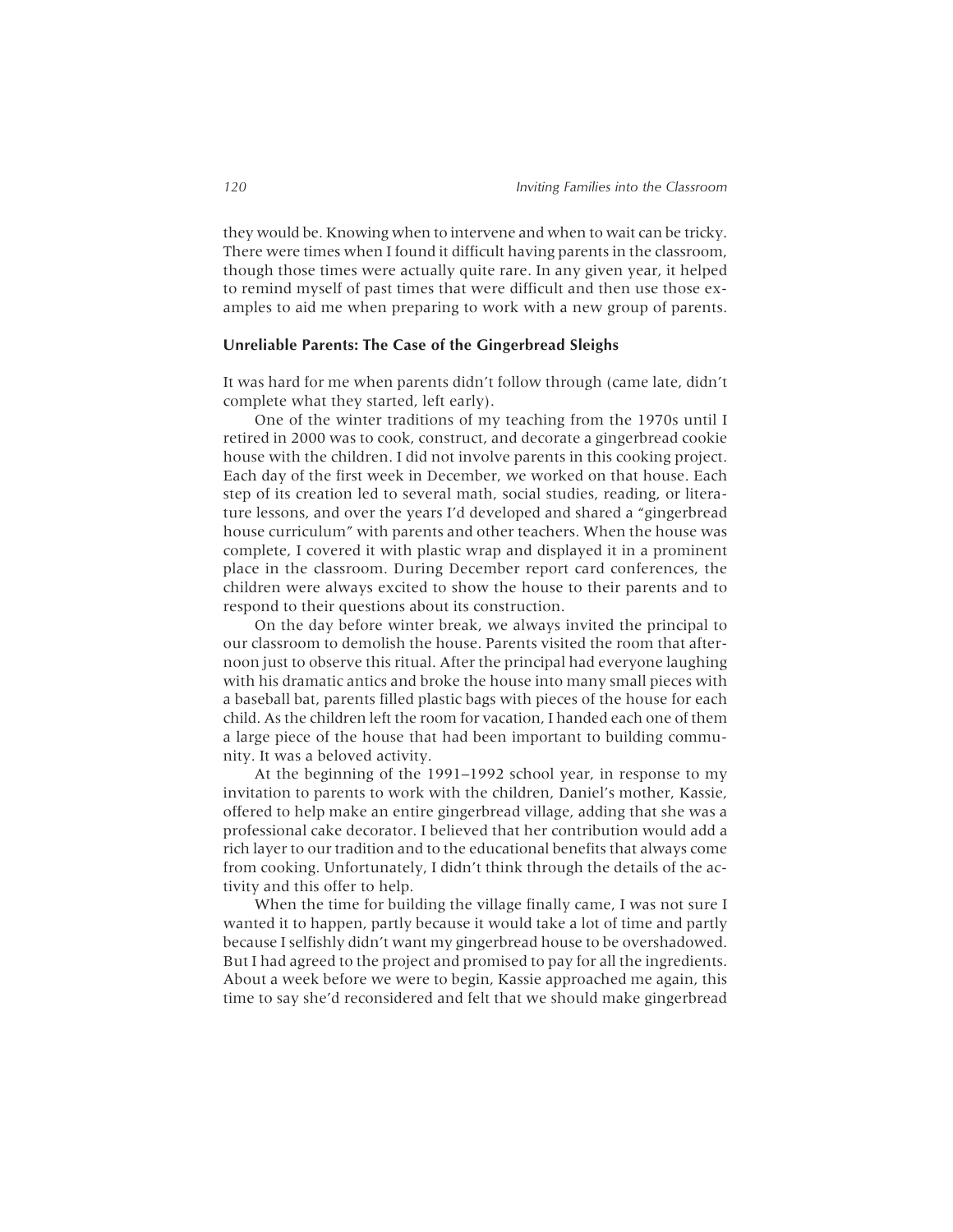sleighs instead of a village. She said she had made them the previous year in her son's class. She said she would make the five pattern pieces out of paper and would come to the classroom to help each child cut the patterns and the gingerbread sleigh parts.

To save time, I made the dough for the sleighs at home (the same dough as the dough for the gingerbread house), but as soon as another parent had helped the children trace the cookie pieces from the paper patterns, I realized that it would take much more time than I'd allotted for each child to do that task—and that I'd have to mix at least three more batches of dough to complete the sleighs.

After five days of working on this, I wrote in my journal.

#### *12/11/81, Journal*

These gingerbread sleighs are driving me crazy! This project will never again be done in *my* class. There are way too many pieces for thirty-three children to put together. I was trying to be supportive to a parent but I just wasn't thinking.

The worst part was that Kassie came in to help only one afternoon. She cut sleighs with only six children, had to leave early, and never returned. After that, Maddie (the classroom assistant), Bobbie (the Parent Scholar), and I did the work Kassie had promised to do. Though I wanted to stop making the sleighs, once we had started and the promise had been made, I had to be sure there would be one sleigh for each child.

What were the problems with this project? The ingredients became costly. The adults had to do the work for the children. It took too much time in general and too much time away from other teaching.

#### *12/16/81, Journal*

Sometimes a parent's help is a mixed blessing. I'll have to pay closer attention to the projects I agree to let parents start in the room. I must give more thought to those suggested by parents, and must be strong enough to do things on my own terms. . . . Next year I think I'll stick to my own traditions.

In years that followed, I didn't stop inviting parents to initiate projects with the children. I just made sure that I understood exactly what the parent wanted to do, exactly what the educational benefits might be, exactly what materials would be needed, and exactly how much time it would take. I also tried to be sure that the parent had demonstrated herself to be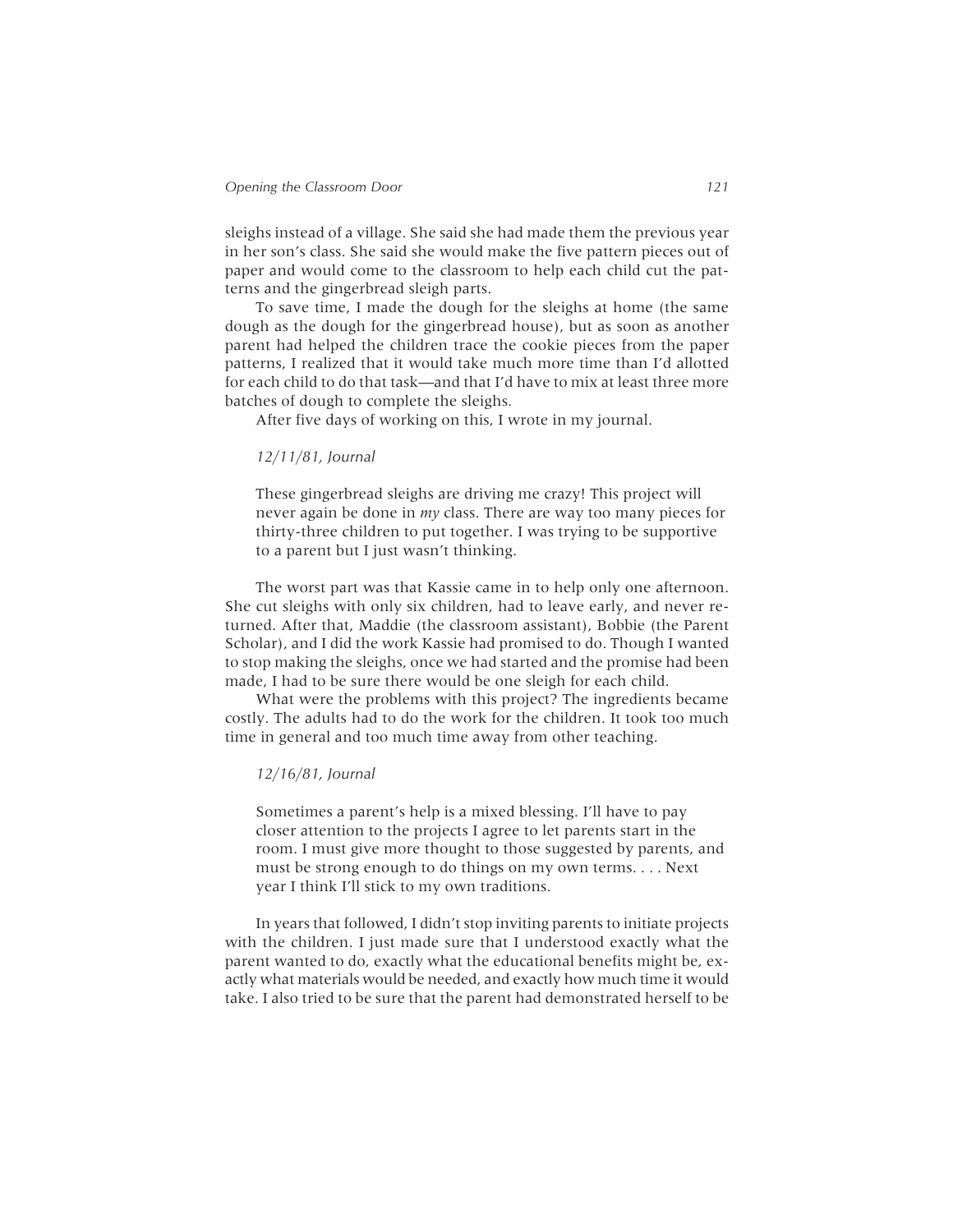reliable, someone who could be counted on to complete a project. I'd wanted to welcome Kassie, to support her taking the initiative. I do not blame Kassie. I could have changed my usual plans for the gingerbread house, but didn't want to. I continued making gingerbread houses in December until my final year of teaching.

### **A Change in Routine**

I sometimes found it difficult to have parents in the classroom when it meant a break from the routine or a change in (my) plans. I believed that consistency of routine was essential for calm children and calm classrooms. One afternoon Mr. Norman, Mark's father, arrived in the office at 2:15, wanting to come up to the classroom. He'd brought his 3-year-old son with him. I told the secretary that I wouldn't be able to speak with him until after I'd dismissed the children at 2:45. Mr. Norman still insisted on coming up and waiting outside the classroom.

After I'd accompanied the children to the door downstairs, we sat down for a talk. He said he would be coming to the classroom at the end of every day to pick Mark up. I told Mr. Norman that parents were really expected to meet their children outside in the schoolyard, but he insisted that he would pick Mark up in the classroom.

He told me he was very concerned about Mark's behavior and would like a behavior report every day. Some parents liked written behavior reports, which I often had trouble remembering to complete. I told him I hoped he would accept a verbal report. The end of the day was the most difficult time for me. Everything seemed a rush and, in the rush, I often had trouble completing these written reports. I agreed to let him come to the room 15 minutes before dismissal time if, in return, he would help the children prepare for dismissal. I told him that at that time I would give him a verbal report on Mark. I didn't tell him how concerned I was that bringing Mark's toddler brother with him at this difficult time of day might be too much of a distraction for the children and for him.

Though I managed to give Mr. Norman verbal reports on Mark's behavior, as I'd expected, his younger son required a good deal of his time, the children in the class were distracted from getting ready to go home by the small child's antics, and Mr. Norman rarely helped them prepare to leave. I would not have minded the toddler's visit had it come at a calmer time during the day.

There were times when parents dropped in to visit. It was important to distinguish between visits to talk with me about their child (not acceptable when children were in the classroom and I was teaching) and visits to help the children and me. Sometimes parents wanted to help but hadn't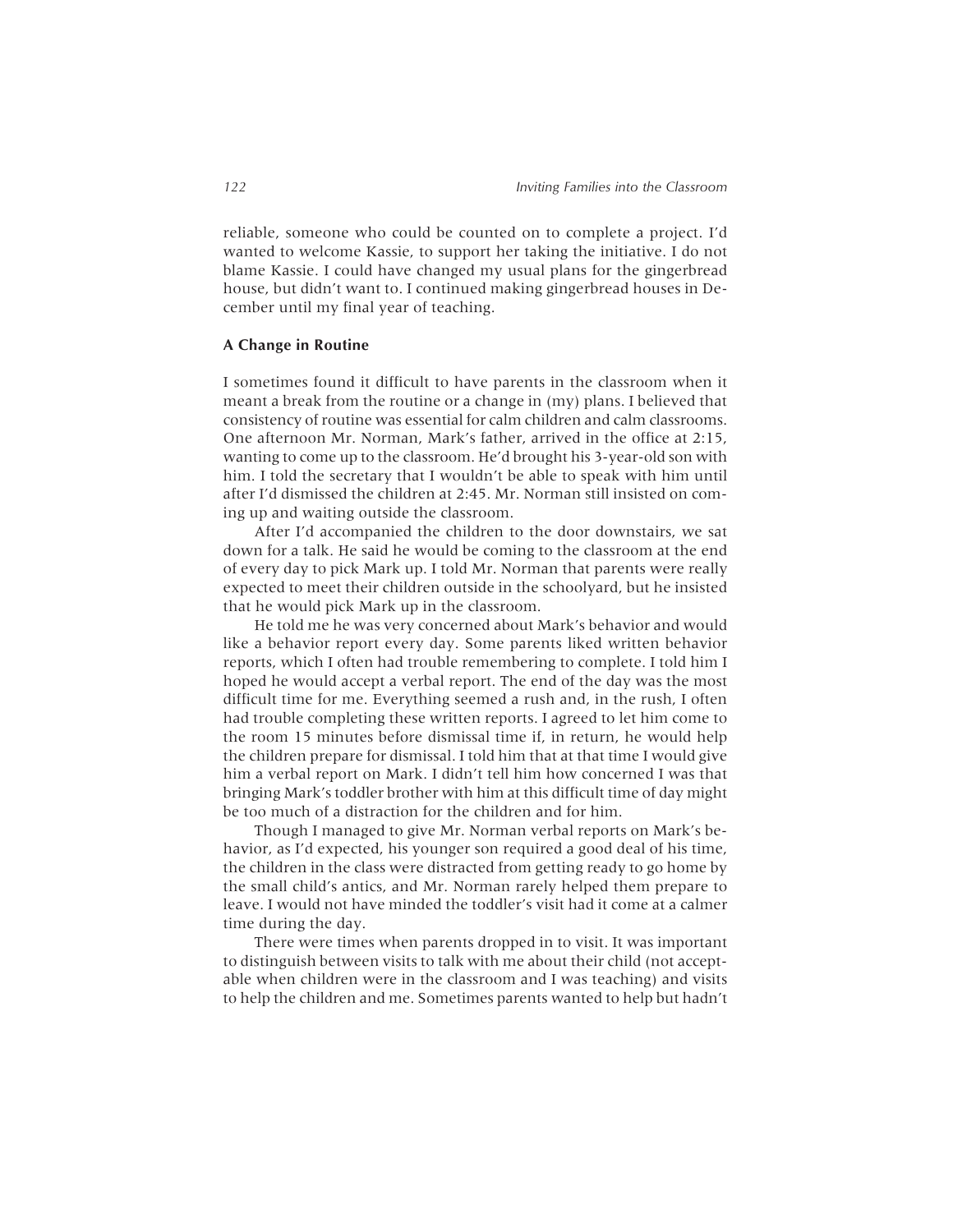arranged to do so ahead of time. Sometimes they wanted to bring something to show the children and had forgotten to let me know. Usually when I received a call from the office announcing a parent's presence, I told the secretary to send the parent up, unless the purpose of the visit was to have a personal discussion about a child. In that case I'd set up an appointment to meet during my planning time or before or after school.

If I thought such a drop-in visit would be good for the parent, his child, and the class, I'd adjust to it. I didn't like to refuse a visit even if it meant stopping in the midst of what we were doing. Never wanting to miss a "teachable moment," I'd allow it. Spontaneous visits often happened when a parent came in with a younger sibling, as Tonya's mom did one day, and we interrupted what I'd planned so that we could observe the baby. Though I don't think parents took undue advantage of my flexibility and willingness to interrupt what we were doing, it was never easy to make the transition from what we were doing to what the parents needed.

#### **When We Disagreed**

It was hard for me if a parent did things in ways contrary to how I thought they should be done. I was responsible for the well-being of the children and for their learning. I have to admit that I, like most teachers, had certain procedures for working with children at certain tasks. I knew there might be other ways, but as the classroom teacher, I had to be comfortable that what the adults did with the children was at least consistent with my way.

*Doing things her own way: Mrs. Case.* Occasionally, but rarely, a parent would try to take charge in a way that was unacceptable to me. When that happened, I usually felt that I'd failed at letting her know the limits of her help. I once wrote in my journal, "What should I do when a parent's help contradicts what I want the children to do?"

Mrs. Case had been helping me since the first day of school. I had a set routine for helping children to spell words when they wrote. Before going to an adult for help, I wanted them to try to say the sounds of the letters as they tried to spell, and to write these down. I told them that if they weren't sure of a spelling, after they wrote their try they could circle the word. That way, the adult who had a conference with them would know they had tried their hardest. Mrs. Case could not get used to this system. Furthermore, she was upset with the developmental spelling.

One day as the children were writing, Mrs. Case turned out the lights (which I sometimes did to get the children's attention, but which parents never did), walked to the front of the room, pointed to the alphabet with a pointer, and directed all the children to say the words that named some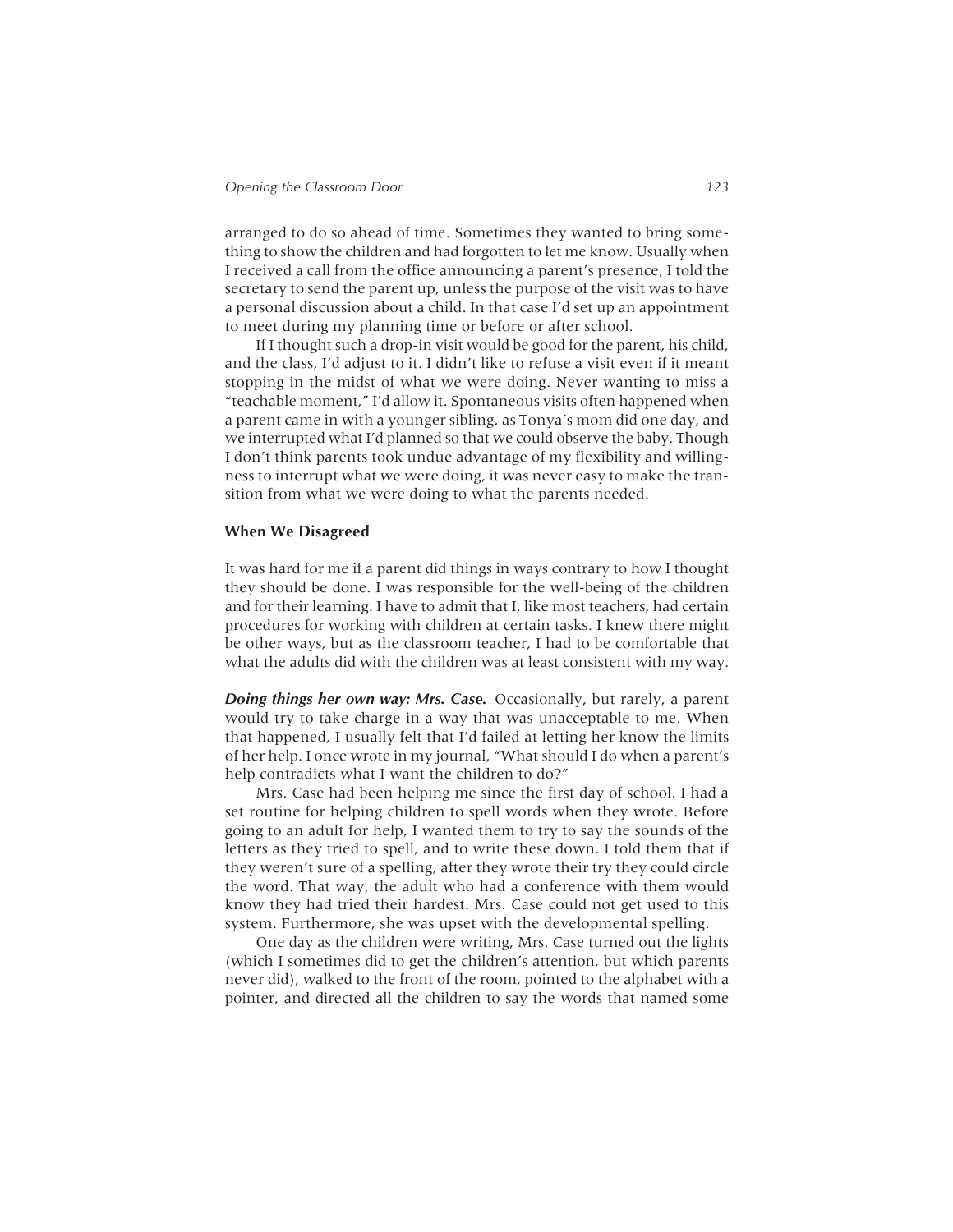pictures. She then told them to find letters by saying the alphabet as she pointed to the letters until they came to the one they needed, in this case *t*. That's not a bad way to help beginners to match letter names with letter sounds, though it's tedious. But then she said, "For example, if you want to spell the word *this*, you know it starts with a *t*, so you look until you find it and write it down." Well, that wasn't such a good example. Children know that *top* starts with *t*, but unless they've been taught that *this* starts with *t*, they wouldn't know that. *This* doesn't start with the same sound as *top*.

When she became frustrated with developmental spellings, she began to spell words for the children, allowing them to write as she spelled. This was contrary to my way of encouraging them toward independence by "sounding out." The result was that many children gave up trying and continually asked adults to spell for them.

She was also disturbed by what she called the messiness of the handwriting of these beginning writers, so she began to draw lines in their unlined drawing–writing books, which I didn't do until the children's fingers were stronger and they could write within or on the lines. After she did that, many children refused to write without drawing lines first. For example, Mrs. Case's own child, who had begun to write independently, stopped trying to write new words altogether and would only copy sentences that she first dictated to an adult on lines that she took a great deal of time to draw with a ruler.

I spoke with Mrs. Case. I explained to her my reasons for teaching as I did. I also told her how important it was to ask me before she tried something new. It was an uncomfortable discussion, but after it she worked at paying more attention to my directions to the children about writing and spelling. Little by little, with my insistence that her own daughter was able to and should try to spell independently with various supports (word wall, picture dictionary, personal word list), her child went back to writing sentences on her own.

*Causing noise: Mrs. Tredwell.* It was school policy to allow parents of children in early grades to celebrate their children's birthdays in school if the teacher agreed. I always gave permission to do that. The following incident happened at a birthday party during my first week in a new school. I didn't know that elaborate parties were part of that school's culture or I might have handled things differently.

# *9/15/90, Journal*

Aaron's mom brought a birthday party for Aaron today. It was WILD! . . . I don't mind a cupcake or some cookies or a piece of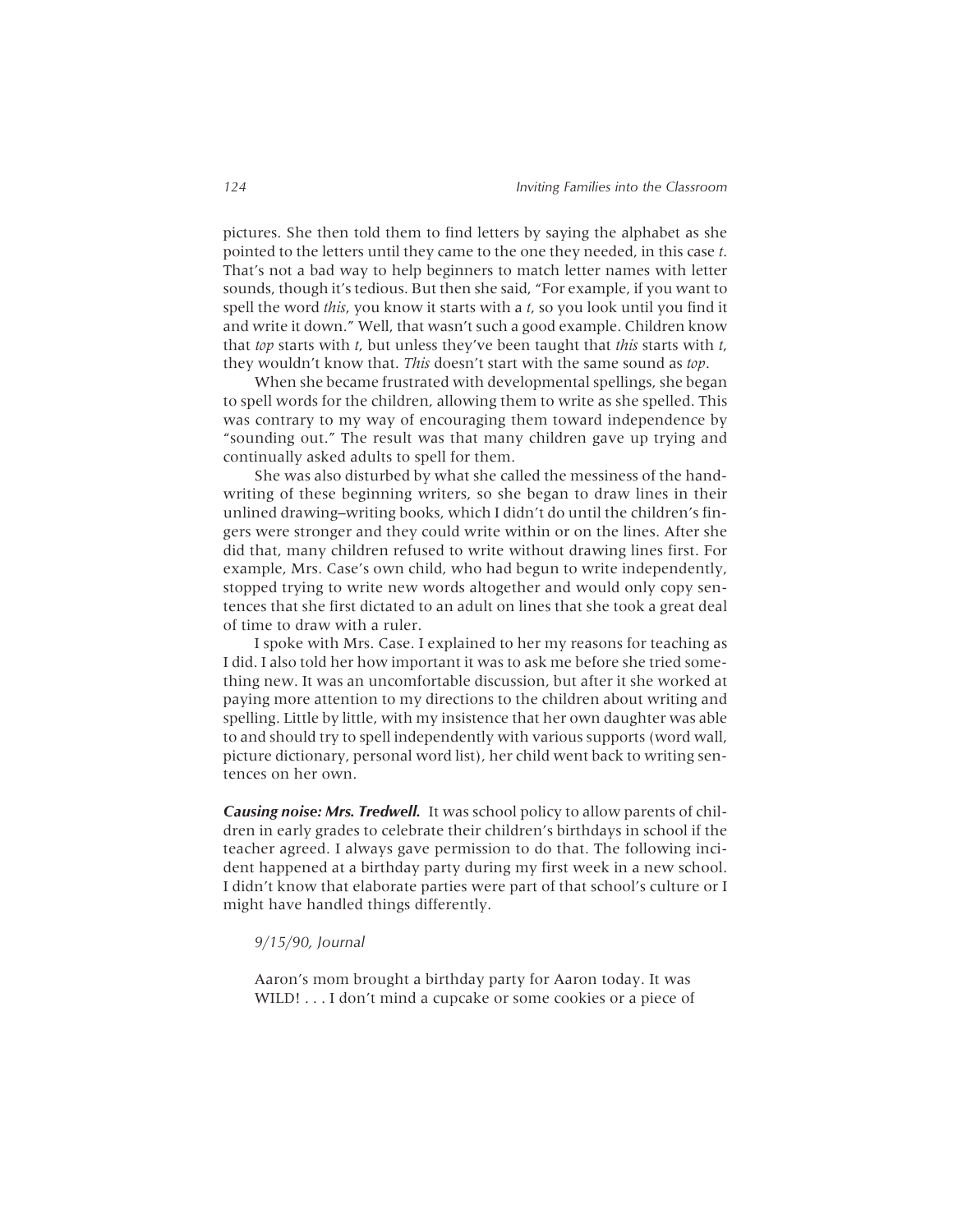cake or fruit for each child, but this was much more. Mrs. Tredwell arrived when the children were at science class, during my planning time. I had to talk to another parent on the telephone about a problem with her son, so I had to leave the room. I left thinking Mrs. Tredwell would know that she should prepare the classroom by setting up the party while I was out, but she'd done none of that. When I returned, the spelling papers and homework books were still on the desks and none of the party things were distributed. I asked her to do that while I went to pick up the children.

When I returned with the class and sent them to their seats, I noticed that ten places were missing plates, hats, and cups. Chaos ensued. That was the first exciting thing that happened. Mrs. Tredwell *loves* kids, but, because she's not worked with younger ones, she doesn't know how to keep things calm. She talked loudly and constantly; she had kids getting up and down; she moved all around the room as she talked, but didn't help me to stop kids from getting up and walking around. It seemed to me that as I got one child seated, another would pop up. She gave them whistles as a take-home party favor. WHISTLES! IN SCHOOL! In an open-space classroom connected to another class with no wall in between! It was really noisy and horrible. Yet no one got hurt, the children were good-natured and courteous to one another. I just stood there, embarrassed, worrying about the class next door, momentarily unable to get them quiet.

After the children went home, while Mrs. Tredwell and I were straightening up the classroom and talking about the party, I joked with her a little about how inappropriate her choice of party favors was because they added noise to an already noisy setting. We laughed as she apologized. I'm sure she'll never do something like that again.

### **Unhappiness with My Own Teaching**

It was hard when I was unhappy with my own behavior or my own teaching, and the parents were witnesses to those times. Those times made me uncomfortable, and they were many. It was always easy to write about the bad times. They stood out. I often wrote in my journal, "I was embarrassed that the room was so messy—messier than I can remember a room of mine being for a long time."

The following story illustrates a time when I was unhappy with my teaching and a parent witnessed my tension about it. Abdul Khalifa was a student from Malaysia who began attending our school in January, while his father was a graduate student. Though Abdul spoke some English, he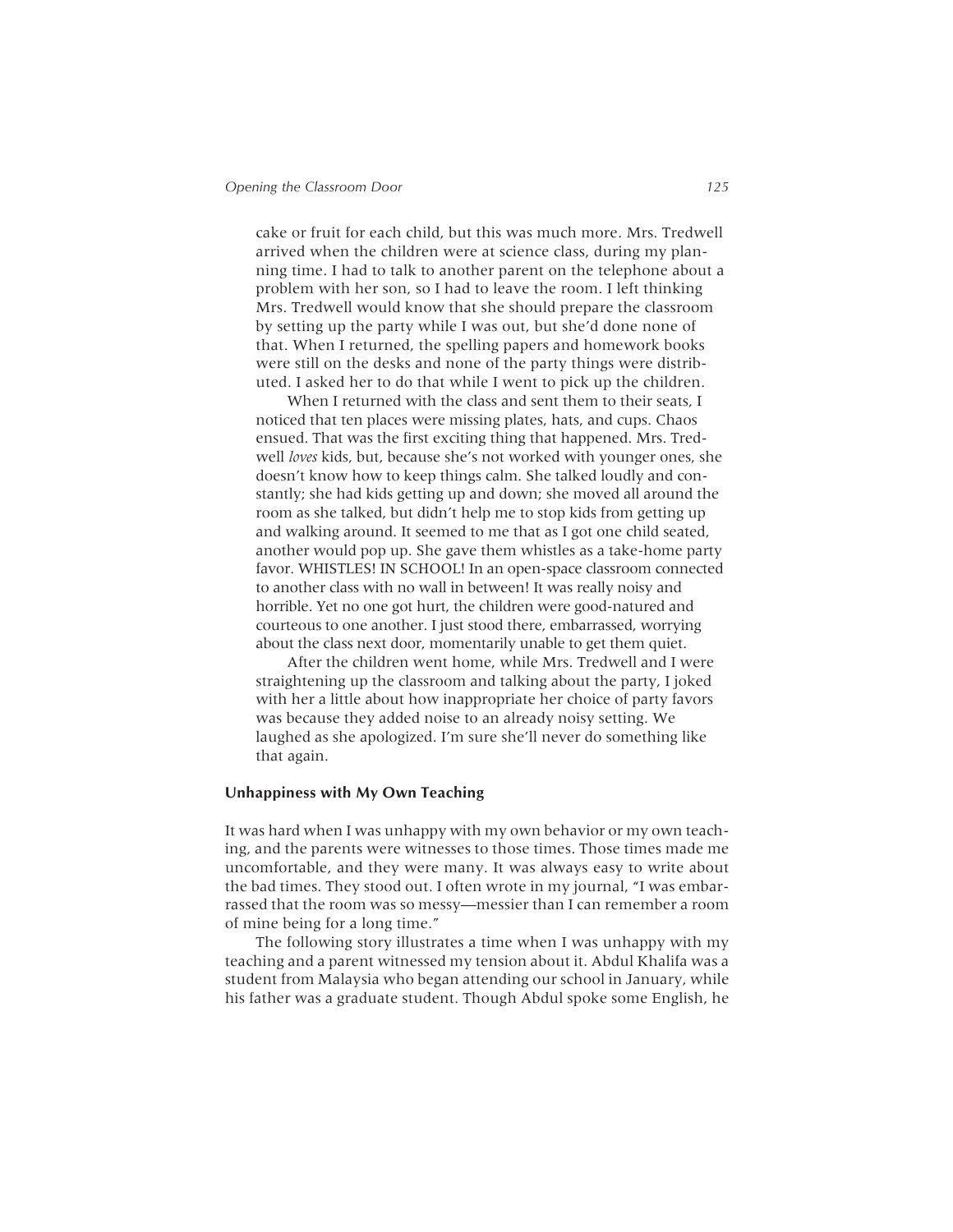was not fluent. His mother, aware of American customs and those of our school from having volunteered weekly in the classroom for a month, arrived one February day with a birthday cake and other refreshments for a party. I noted in my journal: "I was embarrassed at what she witnessed."

Her son took a book from Jimmy, and Jimmy got angry and started to yell. Dontay entered the argument. Abdul elbowed one of them, and Dontay wouldn't stop yelling at him about it, even when I reminded him that he'd punched Abdul in the eye the day before. With some humor I wrote, "It was loud and awful, but a rich language experience for Abdul."

In addition to the fight, as I looked around the room, I noticed that there were papers everywhere, on every surface, and they seemed to have no order to them. And, finally, to make matters worse, before the party I gave out calculators for a lesson for the first time, forgetting to set some ground rules (which I usually do when I introduce a new material) and forgetting to count them. When I first collected them, six were missing. In the end, I had to say, "No party until we find those calculators" (words I hate saying). Two calculators were never returned. But yes, there was a party.

I noted in my journal that it took forever to prepare for the party and Mrs. Khalifa was watching. Yet again, I'd failed to prepare ahead of time and she'd forgotten to bring either matches or a knife, so the children had to wait until I'd asked another teacher for both. Understandably, the children became quite restless while they waited. Finally the party happened and it was lovely. Before we had a chance to sing, Abdul blew out the candles. The children were stunned. His mom explained that in their country that's what they do.

Many of the children had spent all of Project Time drawing birthday greetings to Abdul on the board and making him cards and messages. Flora and someone else saved food from their lunches and gave it to him as a little present. I found it very thoughtful, touching, and supportive. It was their idea and they carried it out beautifully.

In spite of the lovely party, I told Mrs. Khalifa that if, after all the mess, noise, and fighting, she wanted to speak to the principal about removing her son from my class, I would certainly understand. She replied, "I want you to teach him. I want him in this class." I felt good about that because, in addition to the noise and the fighting, she must have noticed the other positive things that happened.

#### **When a Parent Seemed Unhappy**

A Parent Scholar once said she was surprised that the children in my class seemed far behind those in her daughter's class. For example, by the middle of October, when she told me this, her daughter's class had already been